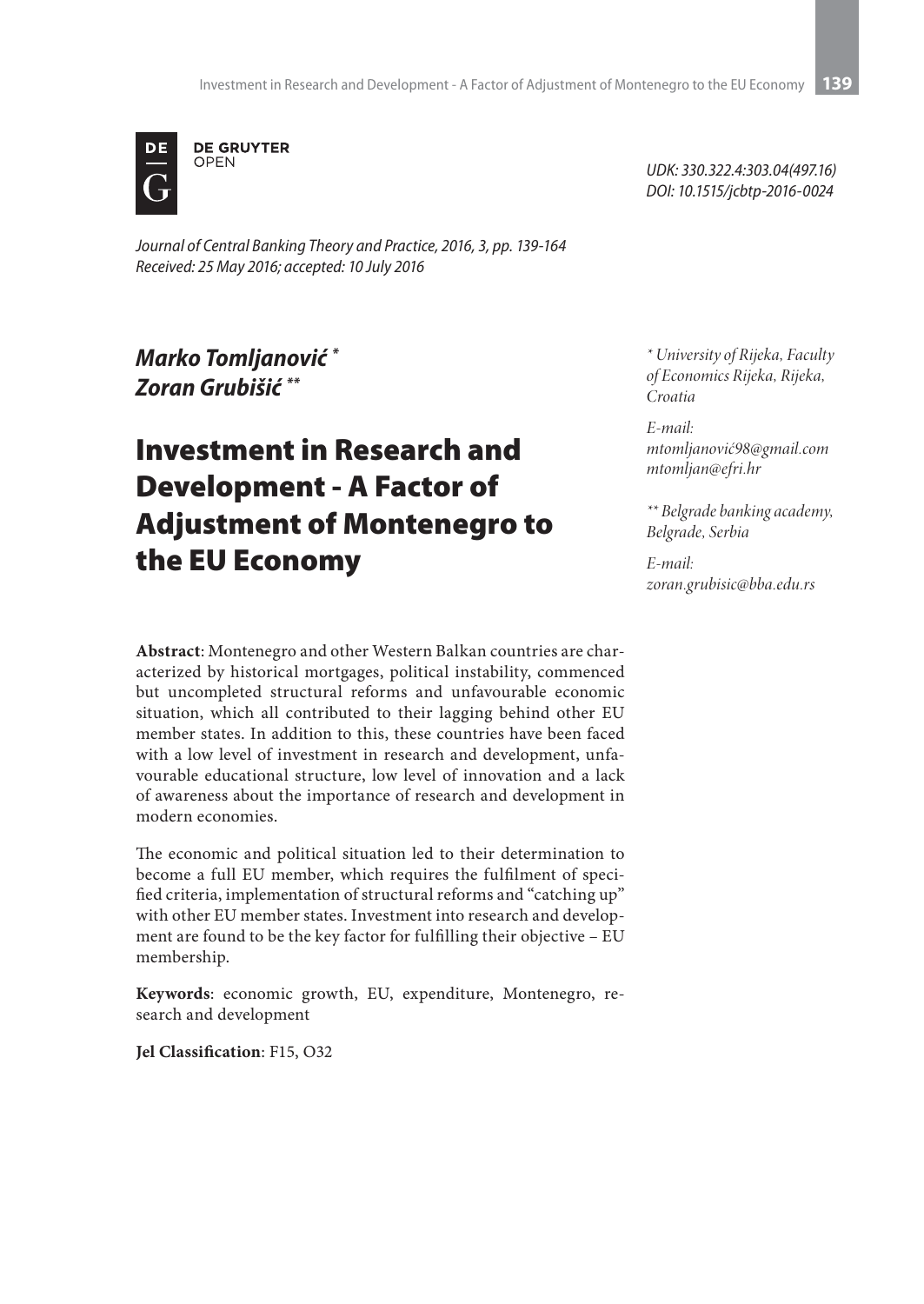### **1. Introduction**

Western Balkan countries<sup>1</sup>, including Montenegro, experienced severe consequences of war and political turmoil in the previous period so it was particularly difficult to face economic and social transition, resulting in unfavourable economic and social conditions. The economic systems of these countries are characterized by high unemployment, low levels of GDP per capita and unfavourable educational structure, which resulted in large numbers of the poor and low standard of living. In order to improve such economic situation, it is necessary to engage all factors of social, political and economic life in preparation of development strategies and national strategic plans. Overcoming these problems involves the assistance of European and international institutions, particularly in education, research and acquiring new knowledge.

Full EU membership was highlighted as a key long-term goal of the Western Balkans in order to overcome the unfavourable economic situation and achieve competitiveness at the international level. The European Union has developed policies that support a gradual integration of the Western Balkans.

Currently, Montenegro, Serbia, Macedonia and Albania have the candidate status, while Bosnia and Herzegovina and Kosovo are potential candidate countries. The role of science as well as research and development have been emphasized on the way to achieving full membership, which characteristics and methods of implementation should be directed and adapted to the EU requirements. An important goal of the Western Balkans is to achieve high efficiency and innovation, optimal levels of investment in science and research increasing the level of education, and to achieve economic growth for the purpose of integration into the economic space of the European Union. Areas such as the development of innovation, human resources, science, research and research infrastructure, and the improvement of the education system are the fundamental determinants of the model of systematic development of the economy of Western Balkan countries as a basic requirement of effective integration of economy. Western Balkan countries, including Montenegro, are under the influence of major technological changes and the pressure of globalization and the resulting effects.

 $1$  As defined by the European Commission in 2003, a group of Western Balkan countries includes all countries of the former Yugoslavia, with the exception of Slovenia and the addition of Albania. Upon the declaration of independence, this group of countries involved Montenegro in 2006 and Kosovo in 2008. For the purpose of this research, the Republic of Croatia is excluded from this group of countries since it became an EU member state in 2013.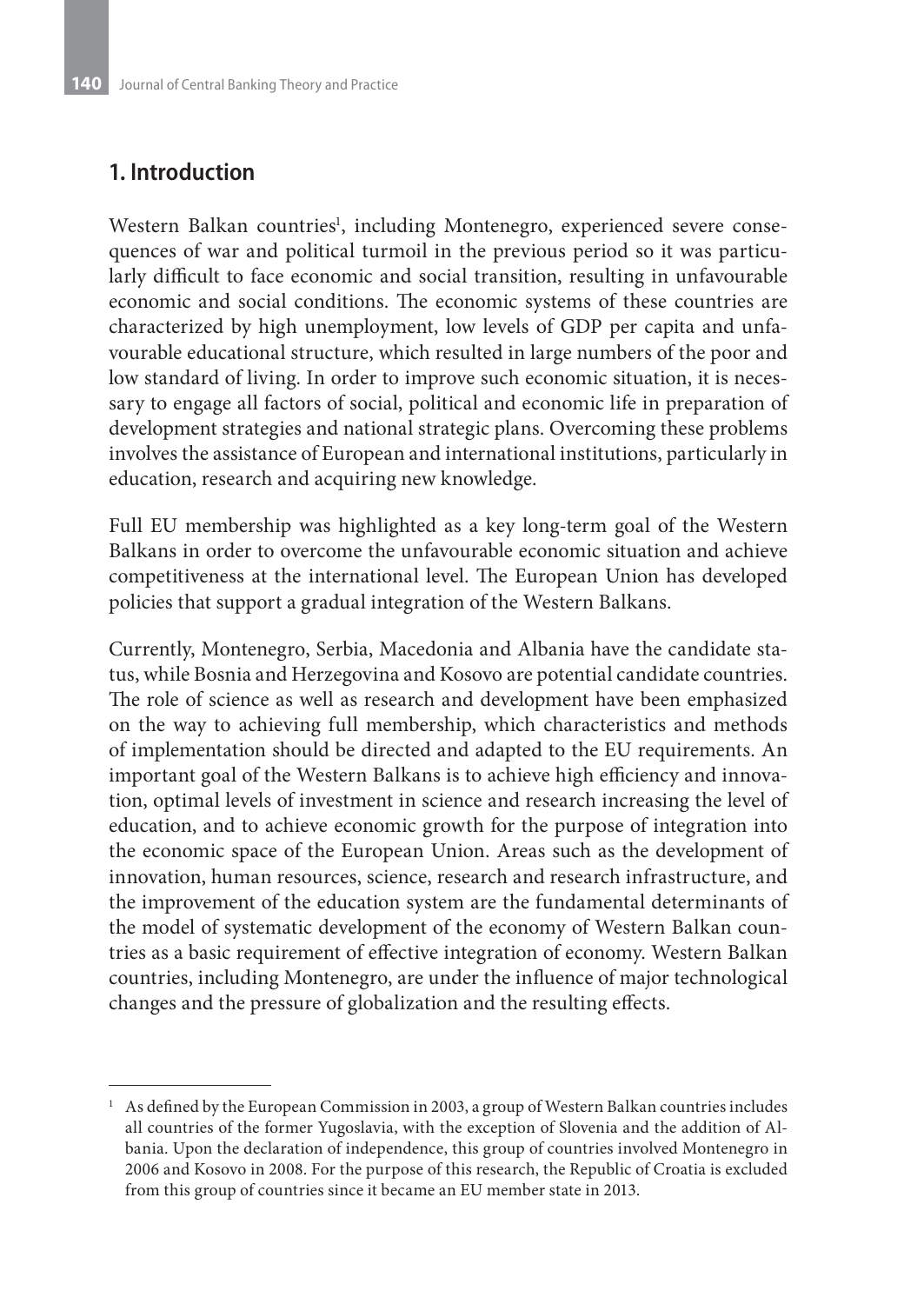This situation results in problems and difficulties in the process of adjustment and management of occurring changes and the creation of conditions which will help in making progress and achieving well-being based on research and development and their widespread use. Modern business practice requires monitoring of discontinuous changes through a continuous process of learning and development of tools and techniques, in order to achieve the possibility of gaining competitive advantages. The degree of development of Montenegro`s economy is a challenge to the application of modern solutions and those based on science and research.

The goal of the research conducted in this paper is to provide an overview of the theoretical aspects of investment in research and development as a factor of economic growth, analyse the economic situation in Montenegro and other Western Balkan countries, analyse the current situation when it comes to investment in research and development in Montenegro, and propose measures for the improvement of research and development activities in Montenegro. The purpose of the research conducted in this paper is to point out its importance for achieving economic growth in Montenegro by reviewing theoretical assumptions and analysis of investments in research and development in order to adapt to the EU economy.

Montenegro declared its independence in 2006 and signed the Stabilization and Association Agreement in 2007 which entered into force in 2010. Montenegro applied for the EU membership in 2008, but its official candidate status was confirmed in 2010. Official negotiations for membership in the EU began in 2012.

#### **1.1. Review of previous research**

The importance of investment in research and development for the achievement of economic growth has been recognized in the works of neoclassical economists, i.e. in the Solow – Swan's model (Solow, 1956), which along with the traditional factors of production (labour and capital), place great importance on technology. The neoclassical model differentiates situations in which there is technological progress (the level of technology is changeable), and situations where there is no technological progress (the level of technology is constant).

Research was continued with the development of endogenous growth model which rejected the presumption of knowledge as a public good and determined the accumulation of knowledge as a fundamental factor in economic growth. Romer (1986) points out that the overflow of knowledge leads to positive effects in the form of technological innovation and explains how increase in production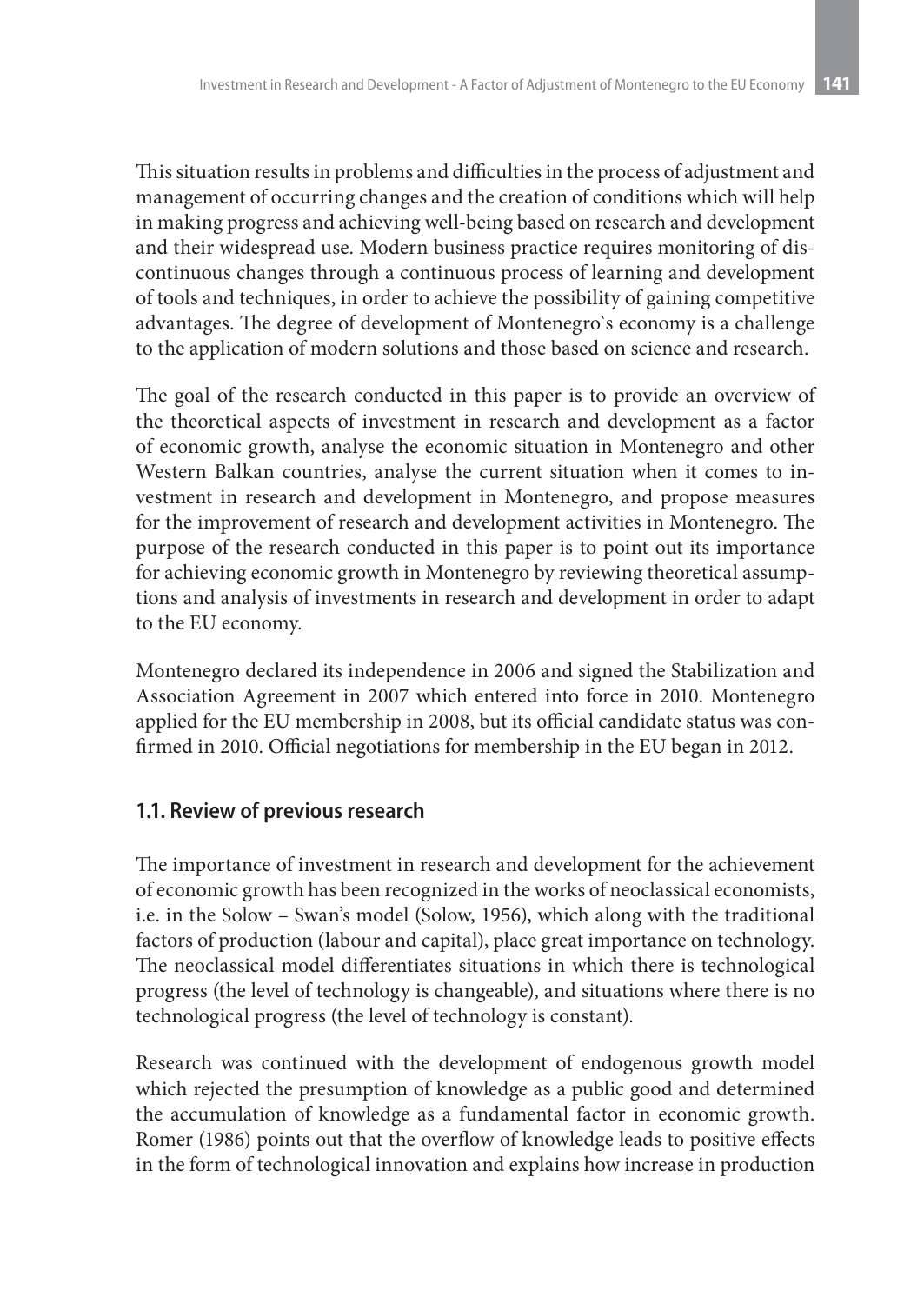depends directly on the amount of the workforce involved in the processes of research and development (Romer, 1990). Important contribution to the development of endogenous model was given by Lucas (1988), Grossman and Helpman (1991) and Aghion and Howitt (1992). Grossman and Helpman (1991) have developed models in which technological development is explained with the growth of the number of products, which is simply equated with the process of innovation. Also, the authors point out that the company knowingly invests in research and development in order to 'create' new products.

The importance of educationfor the achievement of GDP growth, as the *product* of investment in research and development, is demonstrated in the work of Mincer (1974), Easterlin (1981) and Stevens and Wealea (2003). Pereira and Aubyn (2009) and Solaki (2013), in the analysis of Portugal and Greece view education from a macroeconomic point of view, while Bouaissa (2009) and Αhmed (2009) did that from the microeconomic point of view.

Concepts developed after 2000 determine investment in research and development as a source of economic growth and emphasize the importance of the concentration of highly innovative companies which constantly invest in new technologies, while maintaining close interpersonal relationship and connection with other important actors in the region (educational institutions, local and regional authorities, etc.) (Chesire and Malecki, 2005).

Aghion et al. (2005) point out that the application of research and development has become a key driver of socioeconomic changes where most developed countries respond to economic globalization as active creators in strengthening global economy by promoting scientific and technological policy for the purpose of securing competitive advantages and employment , and finding solutions to global issues.

Modern economic theory identifies investment in research and development as a key element of convergence, i.e. catching up or reducing development disparities between countries and regions. When considering investment in research and development as a factor of economic growth, it is necessary to pay special attention to the sources of funding, i.e. investment of public, private and business sector and higher education sector. According to general assumptions, Fagerberg et al. (1997) point out that investment in research and development does not contribute only to economic growth but also results in reducing inequalities within the EU and the whole region.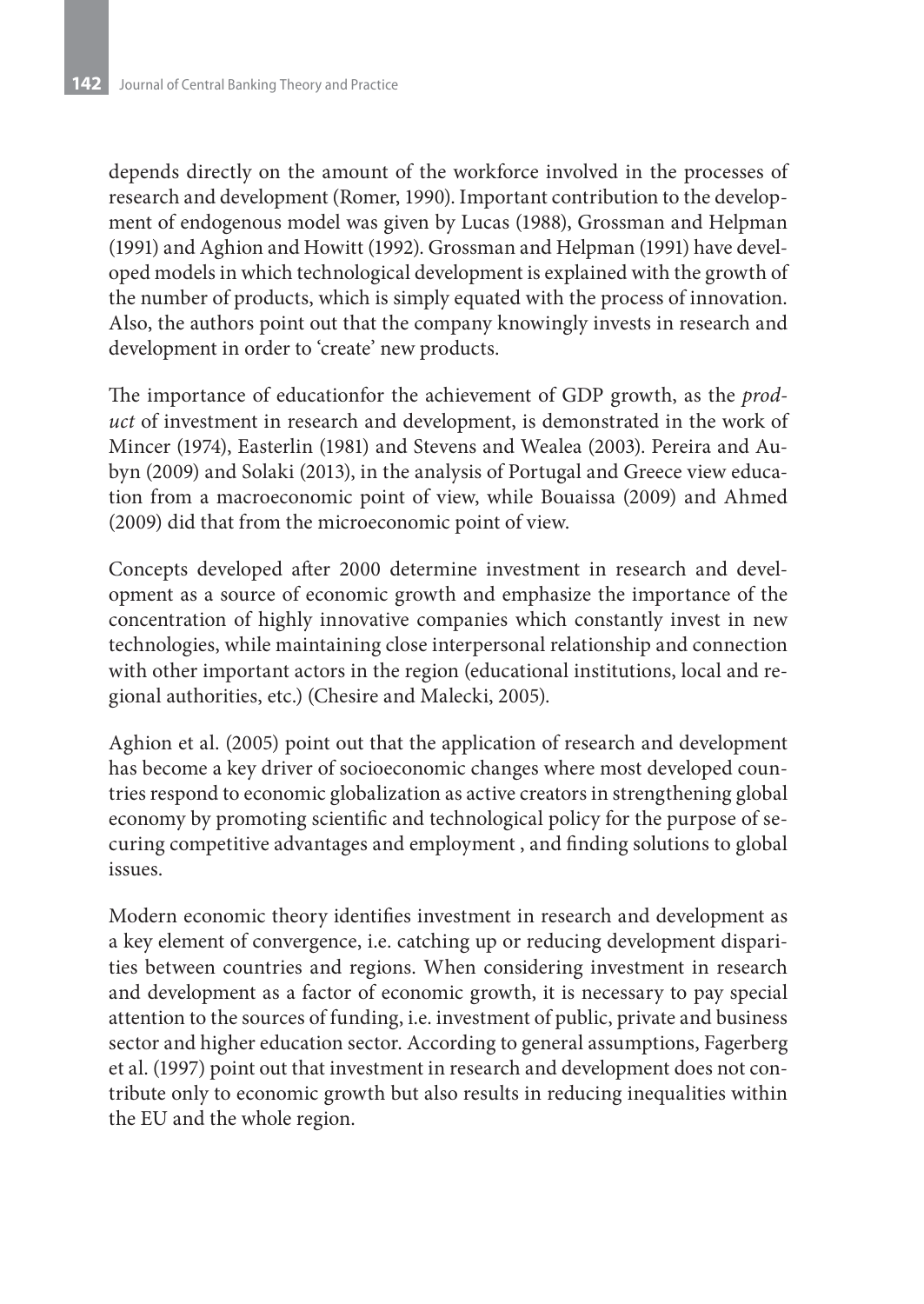The authors point out that the effects of investment in research and development may not be manifested in the short term. The most important role is played by business sector investments, which is defined as a priority in the strategies of the EU. However, such investments are focused on creating innovation that must be confirmed at the market, thus directly contributing to national competitiveness and economic growth. Armstrong and Taylor (2000) report that the sources of differences in growth rates among countries arise from different levels of technological progress, different growth rates of physical capital, and different rates of growth of the labour force.

Analysing investment by public and business sector and higher education sector in research and development activities, Guelllec and Pottelsberghe (2001) emphasize the importance of business sector investment, which is manifested through spillover effects and the ability for absorption of technology from abroad, the public sector and universities as well as positive social impact. The authors point out that in order to achieve economic growth and encourage investments by business sector countries have to 'open' their borders and allow free access to foreign technologies. Their findings are confirmed by Damian et al. (2003) who point out that the importance of technology and technological progress can be shown by trends in the financing of research and development at the national level and at the enterprise level. Dabić (2007) continues by identifying a lack of business sector investment in research and development, focusing research activities on traditional industrial sectors, as the main key reason for the EU lagging behind major competitors.

Considerations of investment in research and development as a factor to achieve economic growth have been made by some authors in the region as well.

Bečić and Dabić (2008) analysed the business sector investment in research and development activities in the Republic of Croatia in the process of joining the EU. The research has found out the low level of business sector investment, the weak position of the Republic of Croatia in global science, technological backwardness compared to the EU member states and a weak link between science and industry, which can be applied to other countries in the region. These facts have been recognized as a limiting factor of adjustment of the Republic of Croatia to the EU economy. Their research was continued by Puljiz (2009), who examined the causality of education and levels of economic growth, stressing the importance of population who completed secondary education, which originates from the greater participation of highly educated workforce in sectors of low productivity (other services). Karaman Aksentijević and Ježić (2009) determined the importance of the effectiveness of technology and innovation and the ability to absorb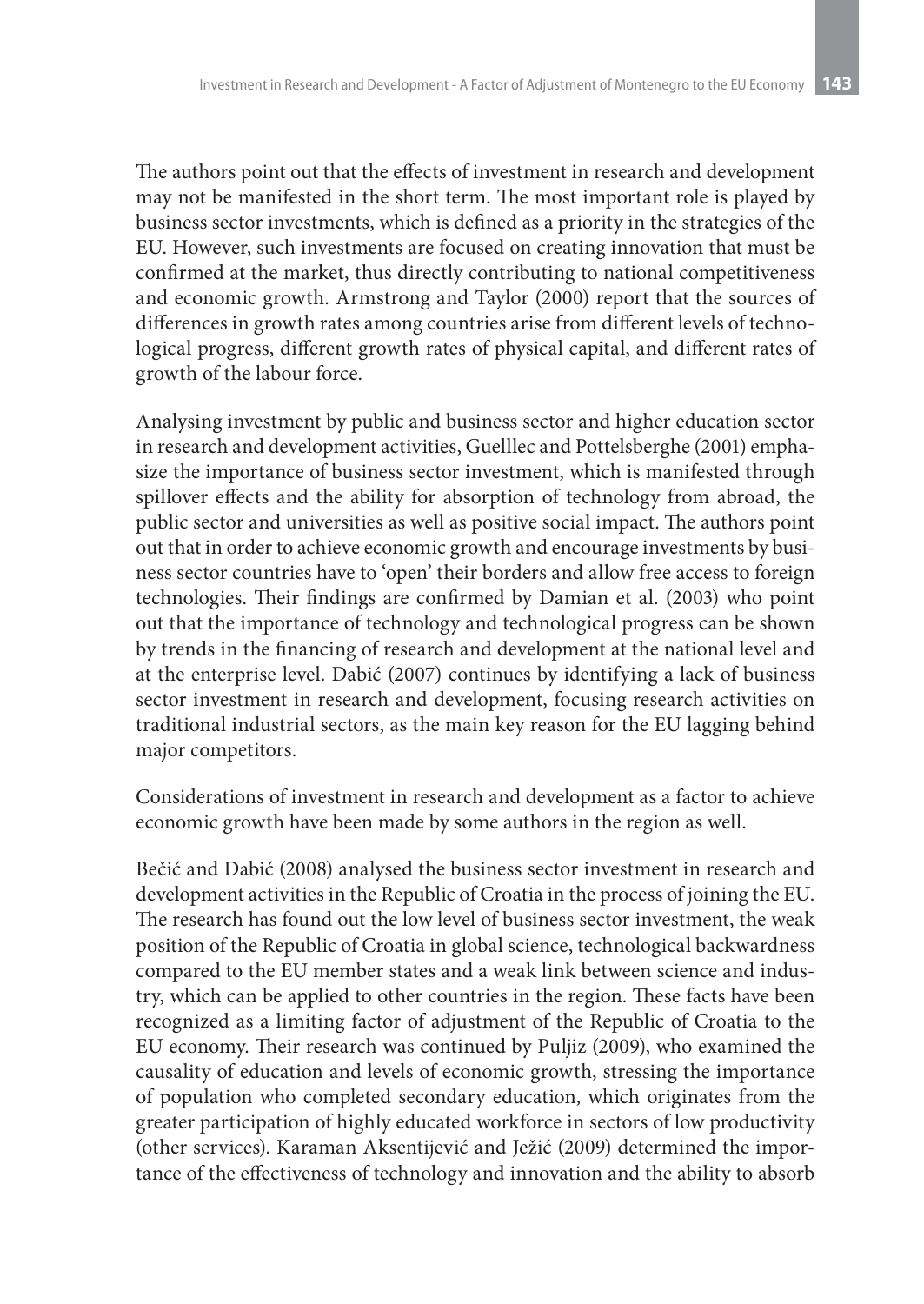knowledge and technology in economic growth. The authors point out that Croatia needs to invest additional resources to increase human capital and productivity in order to reduce its lagging behind in development. Bezić and Karanikić (2014) identify foreign direct investment, investment in research and development and the number of granted patents as important factors in achieving economic growth in the Republic of Croatia. The authors point out that foreign direct investment is a necessary 'tool' in the transfer of modern technologies.

Unfavourable social, political and economic situation in the Western Balkans and their aspirations towards receiving full membership in the EU requires the creation of foundations for the implementation of deep structural reforms and orientation to modern growth factors.

Kandžija (2014) contained a comprehensive overview of the situation, along with the analysis of the problems and prospects of Western Balkan countries in the process of joining the EU. As the most recent works in which the emphasis is placed on the importance of investing in research and development as a factor in achieving economic growth, it is necessary to set aside those by Prodanović et al.(2013), Krstić and Đunić (2014) and Švarc (2014). In their research, the authors start from shortcomings of the system of research and development in the Western Balkans. The following are identified as the major weaknesses: low levels of investment in research and development (in particular by the business sector), poor connections and cooperation between universities and the economy, low productivity and mobility of researchers, and low level of commercialization of innovations. This situation has resulted in the emergence of two key processes brain drain and brain waste (leaving jobs in the research sector and taking better paid jobs).

Švarc (2014) points out that the achievement of long-term growth and competitiveness in countries of the Western Balkans is not possible without strengthening the capacity for absorption and the creation of new technologies and radical innovations and warns that the existing measures to encourage economic growth based on the strengthening of entrepreneurship have not proved effective.

Also, the authors warn of the current marginal role of research and development in achieving economic growth in the Western Balkans, which slows down their integration into the EU, limits full adjustment of the economy, and has a negative effect on competitiveness of enterprises.

Focus of the EU on Western Balkan countries, burdened by historical and political mortgages, unfinished structural reforms, and unfavourable economic situ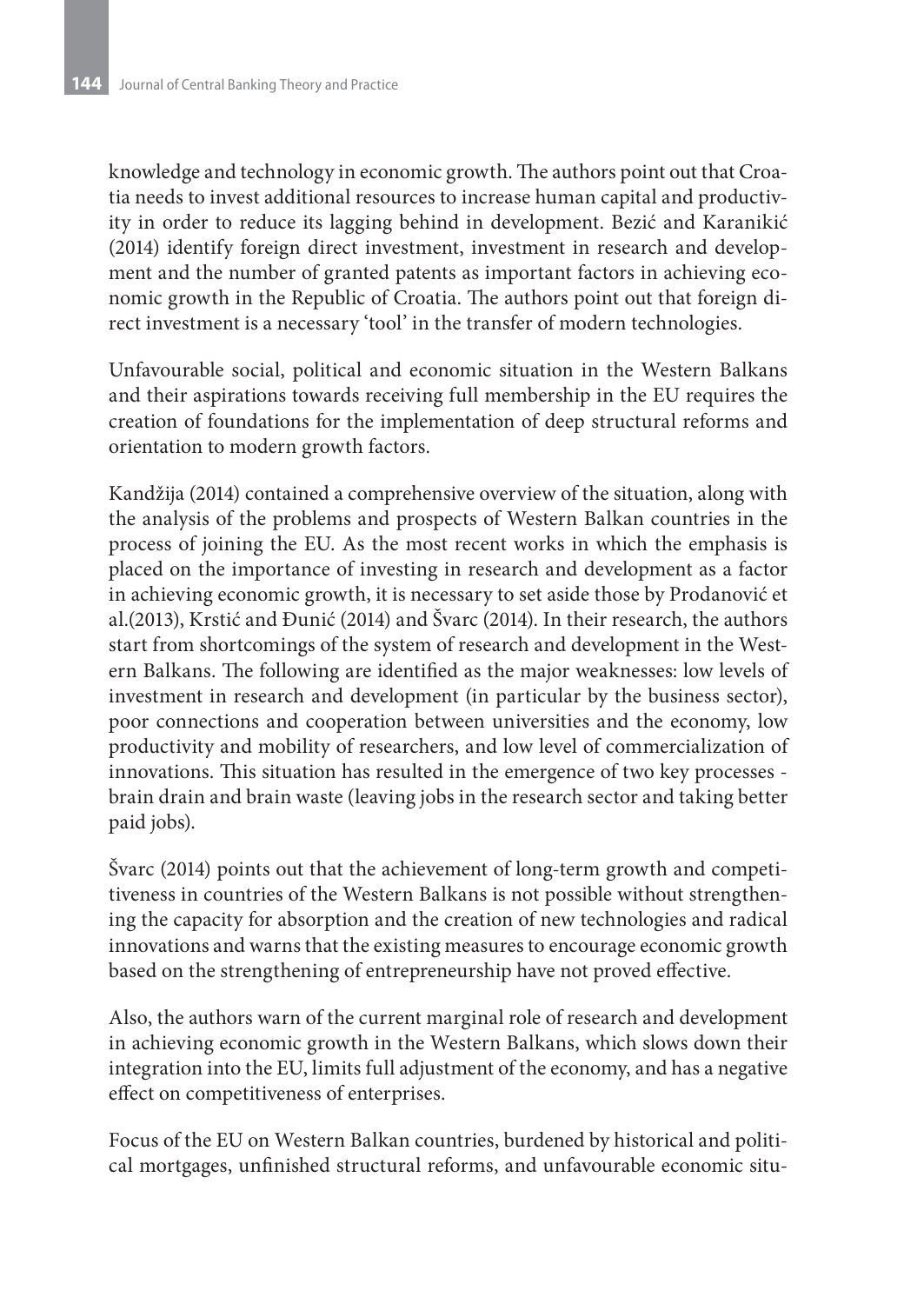ation raises the question of the role of research and development as a factor of success of the integration process, catching up with the level of economic growth in developed countries and adapting to the EU economy in general. Although this topic increasingly attracts attention of economic theorists, there are still no structured economic models that would provide adequate answer to that question.

### **2. Results**

Analysis of the economic situation in Montenegro will be presented in this part of the paper. The most important component of investment in research and development will be shown and an overview of national, regional, and European strategies will be provided necessary to improve investment in research and development in Montenegro.

#### **2.1. Analysis of economic situation in Montenegro**

The value of GDP per capita in Montenegro amounted to 5,436 euros in 2014, making it the leader among countries of the Western Balkans. After Montenegro, the highest GDP per capita had Serbia (4,635 euros) and Macedonia (3,930 euros), while the lowest level of GDP per capita was recorded in Albania (3,440 euros) and Bosnia and Herzegovina (3,641 euros). Although this indicator makes Montenegro the leader among countries of the Western Balkans, it is evident that it significantly lags behind (four times) the EU average (21,300 euros in 2014), standing at 25.5% of the average GDP per capita of the EU.

The GDP analysis needs to consider the sectoral structure of the economy, i.e. added value of the primary, secondary, and tertiary sectors. According to data from Table 1, it is clear that the primary sector accounted for 10% of total GDP in Montenegro. The level is slightly higher than in Serbia (9.7%), close to the level in Macedonia (10.5%) and 2.4 percentage points higher than the level in Bosnia and Herzegovina (7.6%), and that among countries with the lowest share of the primary sector in GDP (7.6%). On the other hand, Albania had the largest share of the primary sector in GDP (22.6%). If compared with the EU average (1.6 % in 2014), a relatively high importance of the primary sector in GDP is evident in Montenegro. In all Western Balkan countries (except Serbia) GDP growth was recorded above the EU average. The highest values of GDP growth in 2014 were recorded in Macedonia (3.8%) and Montenegro (3.3%), while the lowest levels were achieved in Bosnia and Herzegovina (1.1%) and Albania (2.1%).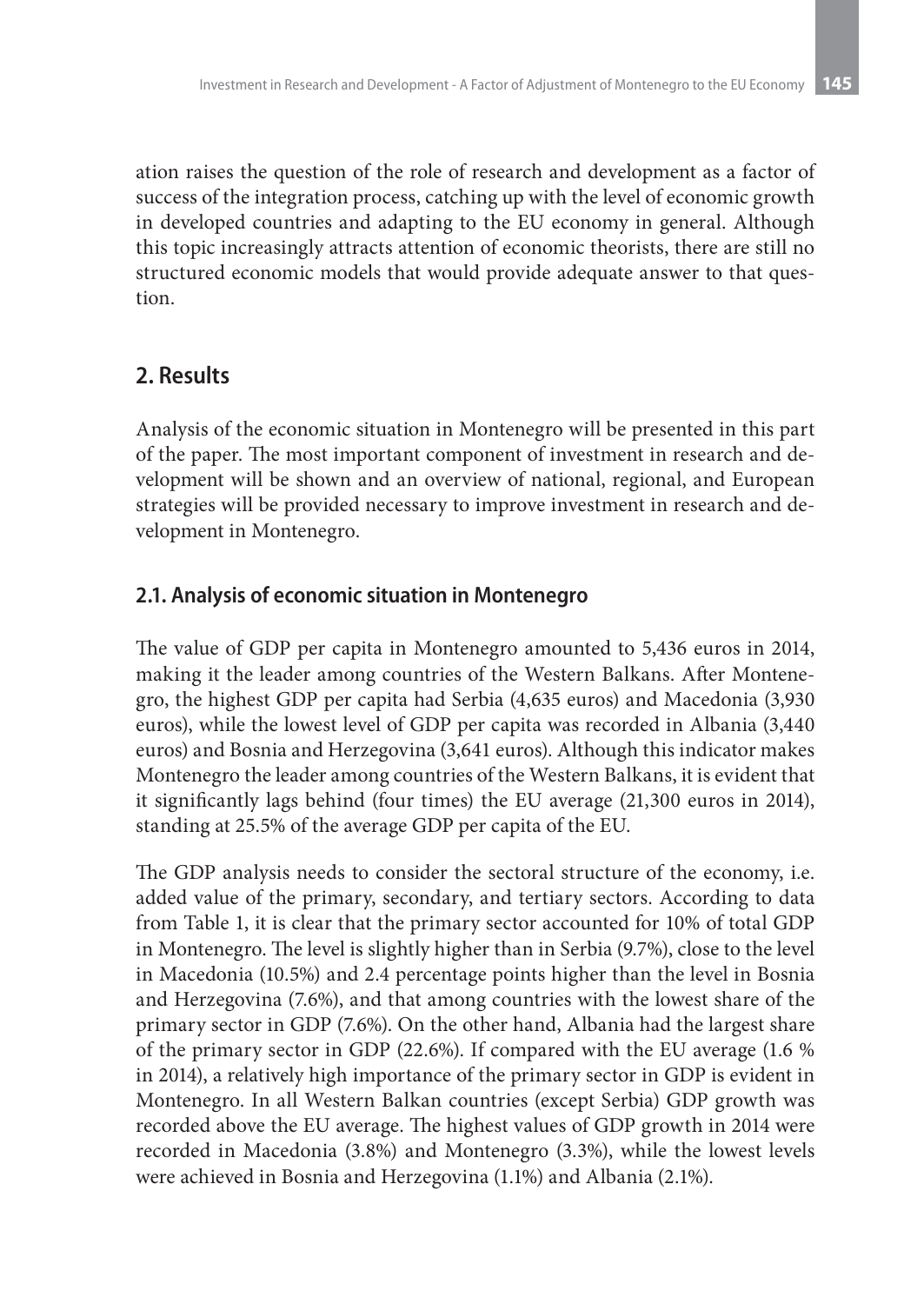Furthermore, the secondary sector in Montenegro occupies 17.7% of GDP, which is the lowest level among the observed countries. The highest values of the secondary sector were achieved in Serbia (29.8 %) and Bosnia and Herzegovina (26.8%), while the level of the secondary sector among the other Western Balkan countries, after Montenegro, was the lowest in Albania (22.3%). Data in Table 1 indicate that the level of the secondary sector in Montenegro is slightly lower than the EU average (19.1%).

Having analysed the share of the tertiary sector in GDP, it was noted that Montenegro has the highest representation of this sector among countries, up to 72.3%. Along with Montenegro, the highest share of the tertiary sector are notable in Bosnia and Herzegovina (65.7%) and Macedonia (65%), while the lowest level of the tertiary sector is present in Albania (54.2%). However, in comparison with the EU average (79.3%), it is evident that Montenegro is below this figure (-7.1 percentage points), but with reasonable possibilities to reach the EU average in the future.

The unemployment rate in Montenegro amounted to 18% in 2014, which is the lowest level after the one recorded in Albania (17.5%). Among countries of the Western Balkans, the highest levels of unemployment were recorded in Macedonia (28%) and Bosnia and Herzegovina (27.6%). In comparison with the EU average (10.2%), it is clear that unemployment is the biggest problem in all countries of the Western Balkans as they are well above the European average.

Similar situation was in terms of the employment rate of people at the age of 30-34, which in Montenegro amounted to 55.6% in 2014, being the highest level after Albania (56.6%). On the other hand, the lowest levels of employment of the population at the age of 30 to 34 years were recorded in Bosnia and Herzegovina (43.2%) and Macedonia (51.3%). In comparison with the EU average (64.9%), a considerable lagging behind the EU average of Montenegro and other Western Balkan countries was obvious.

Among the selected countries, the highest levels of the balance of payment deficit were recorded in Montenegro (15.2 % of GDP) and Albania (13.4 of GDP), followed by Bosnia and Herzegovina (7.7 % of GDP), Serbia (6.1% of GDP) and Macedonia (1.8% of GDP). High balance of payment deficits in the observed countries were a direct result of low competitiveness of national economies and domestic producers, resulting from the failure of the privatisation process carried out in the transition period and insufficient inflows of foreign direct investments. Long-term economic isolation of these former Yugoslavian countries resulted in reduced export competitiveness and a loss of share in the international market.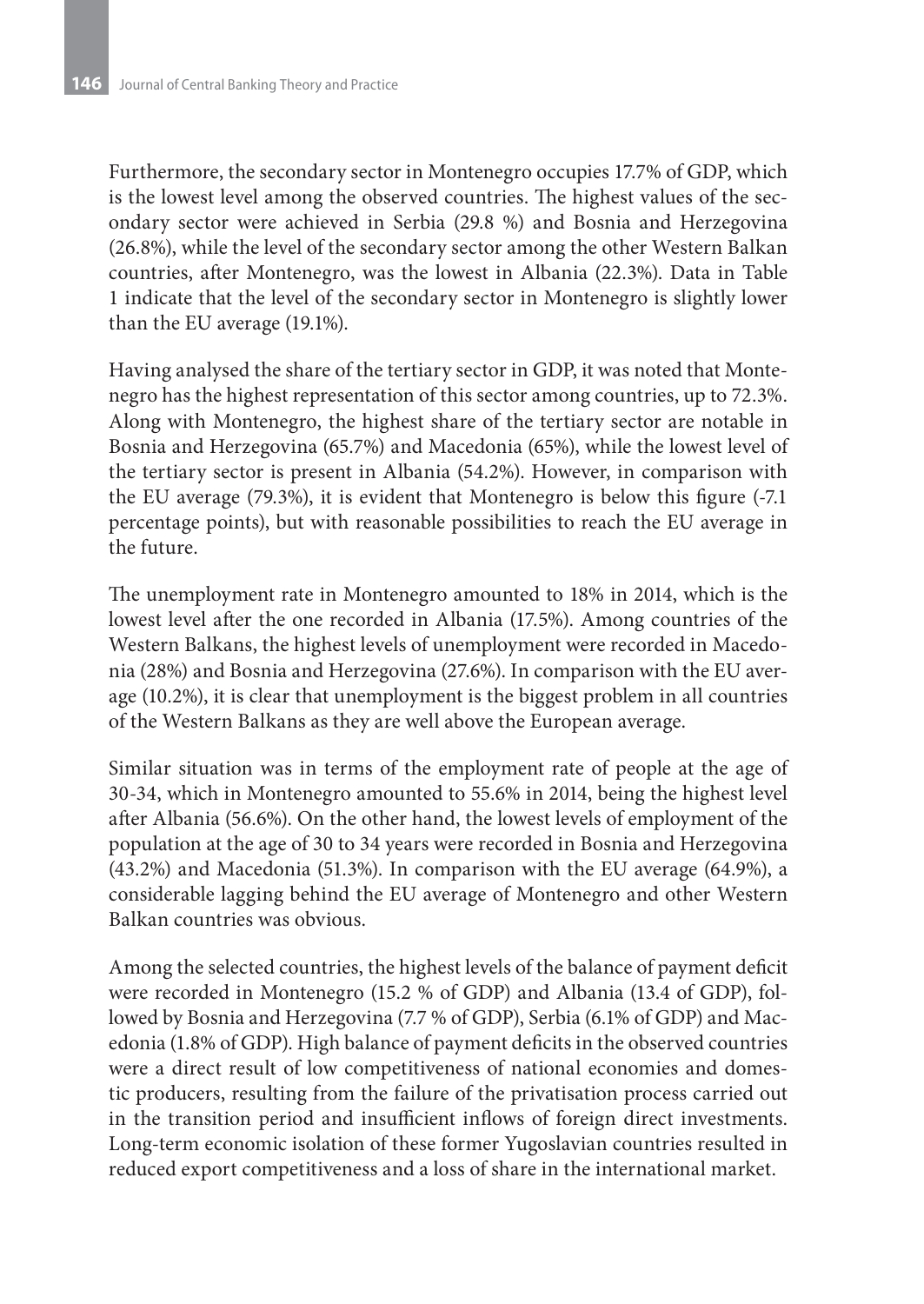Montenegro mostly imports refined petroleum (9.2%) pork meat (3.8%) and cars (3.7%). On the other hand, in the structure of export of Montenegro, raw aluminium occupies the highest share (18.4%), followed by recreational boats (12.9%), cars (7.2%) and refined petroleum (6.5%).

Montenegro mostly exported to Malta, which accounted for 13% of total exports, followed by exports to Serbia with 11%, Italy with 8.6%, and Greece with 7.9%. The analysis of the most important partners in imports confirmed the position of Serbia as one of the most important trade partners of Montenegro. Namely, Serbian accounts for 27% of total imports of Montenegro. After Serbia, Montenegro mostly imported from Greece (7.4), Croatia (6.1%) and Italy (6%) (The Observatory of Economic Complexity, 2016).

Public debt in Montenegro was at the level of 56.7% of GDP in 2014, which is the highest value among the selected countries after Serbia (68.9%) and Albania (71.8%). The lowest value of public debt is recorded in Macedonia (38.2%) and Bosnia and Herzegovina (40.5%). Analysing indicators of public debt, it is clear that all Western Balkan countries recorded values lower than the EU average (86.8% of GDP).

| Country/<br>indicator | GDP<br>arowth<br>rate | GDP<br>per<br>capita | sector<br>$(\% )$ | Primary Secondary<br>sector<br>(%) | Tertiary<br>sector<br>(%) | Unemployment<br>(%) | Employment of<br>people at the<br>age of 20-64<br>(%) | Public<br>debt<br>(% GDP) | Payment<br>balance<br>deficit<br>(% GDP) |
|-----------------------|-----------------------|----------------------|-------------------|------------------------------------|---------------------------|---------------------|-------------------------------------------------------|---------------------------|------------------------------------------|
| Serbia                | -1.8                  | 4635                 | 9,7               | 29,8                               | 60,5                      | 18,9                | 53,5                                                  | 68,9                      | $-6,1$                                   |
| Macedonia             | 3.8                   | 3930                 | 10,5              | 24,8                               | 65                        | 28                  | 51,3                                                  | 38,2                      | $-1.8$                                   |
| B&H                   | 1.1                   | 3641                 | 7,6               | 26,8                               | 65,7                      | 27.6                | 43,2                                                  | 40,5                      | -7,7                                     |
| Montenegro            |                       | $3.3*$ 5436          | 10                | 17.7                               | 72.3                      | 18                  | 55.6                                                  | 56,7                      | $-15,2$                                  |
| Albania               |                       | 2.1 3440             | 22,6              | 22.3                               | 54.2                      | 17.5                | 56.6                                                  | 71,8                      | $-13,4$                                  |
| EU                    |                       | 1.4 21300            | 1,6               | 19.1                               | 79,3                      | 10,2                | 64.9                                                  | 86,8                      |                                          |

**Table 1: Key indicators of economic situation in Montenegro and other Western Balkan countries in 2014**

\* 2013

Source: authors' calculations based on Eurostat (1) and World Bank (1,2,3,4)

The analysis of economic situation in Montenegro pointed out its leading role among countries of the Western Balkans, primarily by the level of GDP per capita, the share of the tertiary sector in GDP, unemployment rate, and the employment rate of the population at 30 to 34 years of age. However, in comparison of key economic indicators with the EU average, Montenegro and other countries in the region significantly lag behind.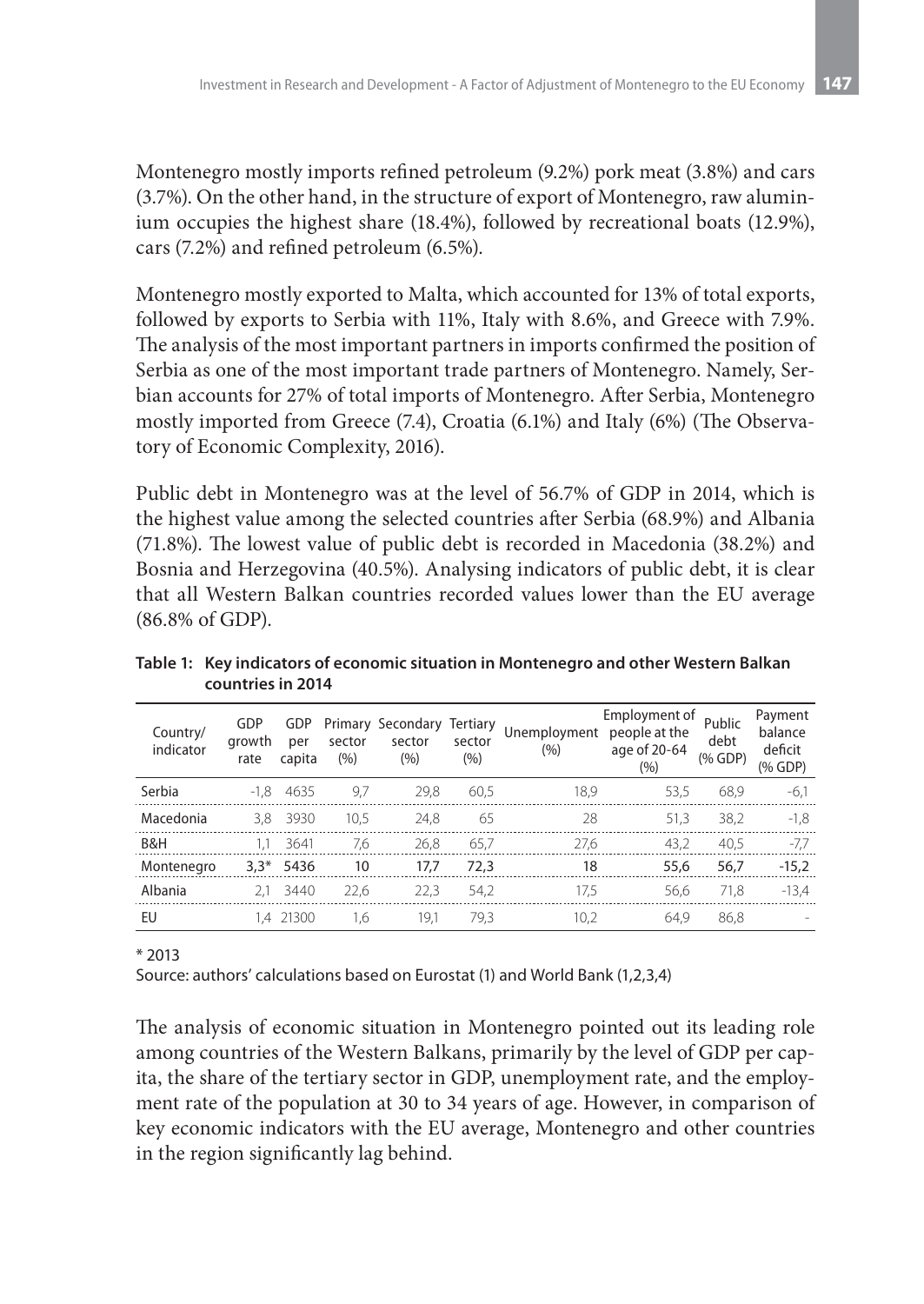The economic and social situation in Montenegro is a challenge to its process of accession to the EU and achievement of economic growth. Holders of economic and social activities have to form the basis for the implementation of effective structural reforms, which will enable the achievement of convergence<sup>2</sup> and the adjustment of the economy to a more developed EU countries. Accordingly, the convergence process of Montenegro and other Western Balkan countries in relation to EU member states puts major emphasis on investment in research and development, which generate new knowledge and represent crucial contemporary economic resource.

#### **2.2. Analysis of investment in research and development in Montenegro**

The research in this part of the paper focuses on the analysis of investments in research and development in Montenegro.

The key indicators of investment in research and development analysed here are as follows: investment in research and development as a percentage of GDP, gross domestic expenditure on research and development per capita (GERD per capita), gross domestic expenditure on research and development in business sector (GERD BS) and public sector (GERD PS), higher education sector (HEIS) and private non-profit sector (PNS), percentage of population 20-24 years of age with completed secondary education (MSBSE), percentage of population 30-34 years of age with completed tertiary education (HE); the number of new PhDs per 1000 inhabitants (PHD), the number of researchers per 1 mill inhabitants (RES), the number of patents approved by EPO (EPO) and the share of high technology products in total imports (HTI%). In order to provide a real insight into investments in research and development, indicators of Montenegro will be compared with indicators in other Western Balkan countries (Macedonia, Albania, Serbia and Bosnia and Herzegovina) and the EU average.

Investments in research and development expressed as a percentage of GDP in Montenegro in 2014 amounted to 0.36% of GDP, which after Serbia (0.77 % of GDP) and Macedonia (0.44% of GDP), is the highest value among the selected countries. The lowest levels of investment in research and development are realized in Albania (0.15 % of GDP) and Bosnia and Herzegovina (0.26 % of GDP). At the EU level, the average level of investment in research and development

<sup>2</sup> Generally, according to Kandžija and Cvečić (2010), convergence is the process of reducing developmental differences and it involves time dimension and conditions which determine the direction of its activity.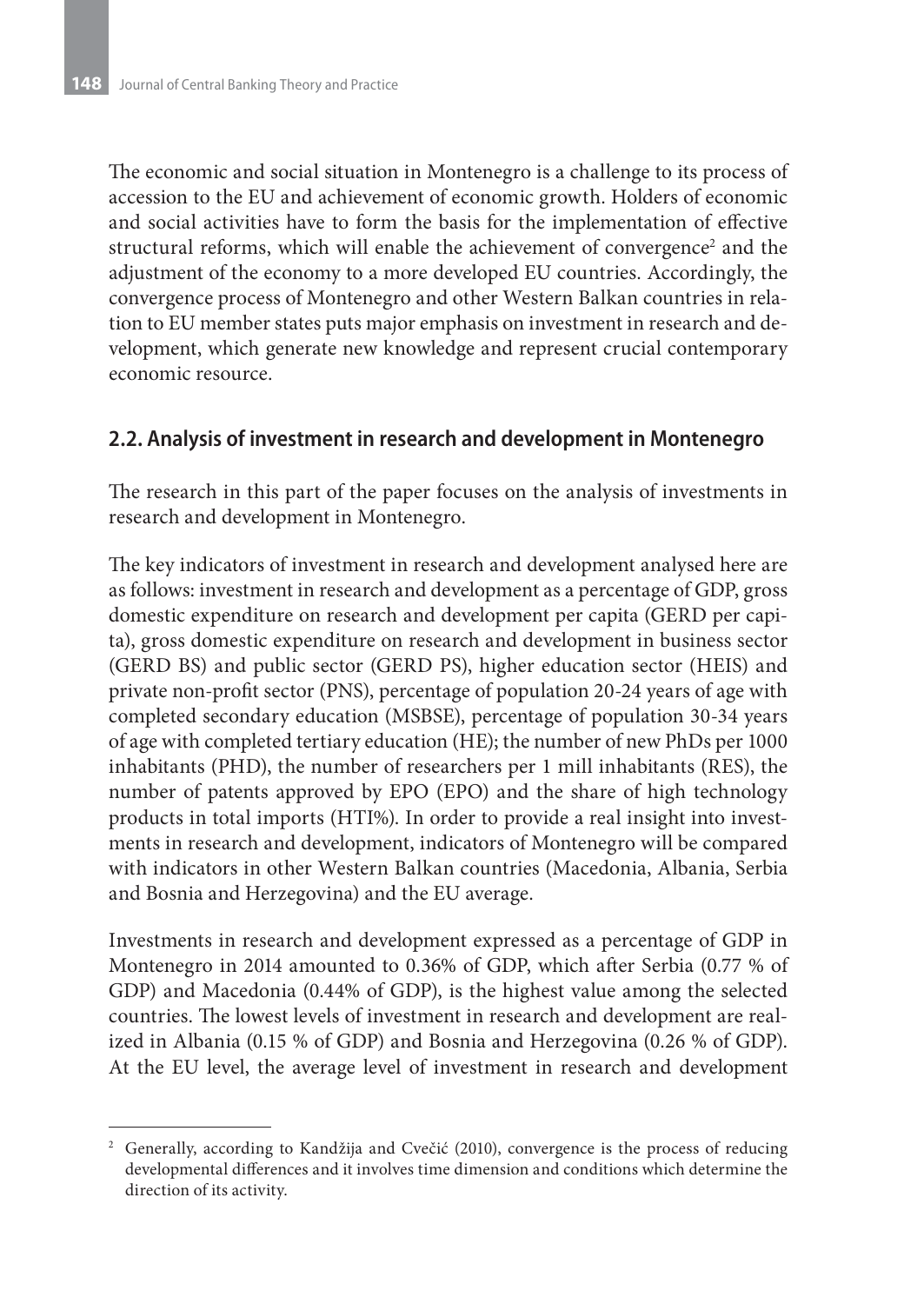amounted to 2.01 % of GDP in 2014, which obviously indicates that Montenegro and other Western Balkan countries lag behind.

Lagging behind is visible if analysis of investments in research and development per capita is considered. In fact, in Montenegro they amounted to 20.2 euros per capita in 2014, which is the highest value among the selected countries after Serbia (35.9 euros). On the other hand, the lowest level of investment in research and development per capita has Macedonia (8.91 euros), followed by Bosnia and Herzegovina (9.47 euros), and Albania (10.1 euro). The comparison with the EU average (536 euros) shows that Montenegro and other Western Balkan countries lag behind it even more.

The EU activities in the field of investment in research and development are focused on increasing the share of the business sector in total investments. At the EU level, they amounted to an average of 61.5% of total investments in 2014. A similar trend is present in Montenegro, which among the observed countries has the largest share of business sector investment in research and development activities, which amounts to 49.6 %. Montenegro is followed by Serbia (25%) and Macedonia (22.2%) with significantly lower investments. In the other Western Balkan countries, the share of business sector investment is still lower in Bosnia and Herzegovina (9.5%), while according to the latest available data for 2013, the investment in Albania was slightly above than 0%.

As the investments of public sector are concerned, they were highest in Albania (52.1% in 2008), Bosnia and Herzegovina (39.3% in 2014) and Serbia (28.8% in 2014). Also, in 2014, public sector investments in research and development activities in Montenegro amounted to 22.1%, which is the lowest level after Macedonia (19.1%). In comparison with the EU average (13.3%), it is clear that research and development activities in the Western Balkans, in particular in Albania and Bosnia and Herzegovina are still largely dependent on the public sector.

The situation in 2014 is similar with investments made by the sector of higher education. However, among the selected countries, the highest investments of the higher education sector are in Macedonia (58.5 %) and Bosnia and Herzegovina (50.1 %), followed by Albania (47.9 %) and Serbia (46.2 %). The higher education sector in Montenegro participates in investments in research and development with 26.2 %, which is slightly lower than the EU average (24.2%). Montenegro has the highest levels of investment by the private non-profit sector (2.1%), whose values are at a very low level among countries of the Western Balkans: 0% in Albania (data for 2008) and Serbia (data for 2013), and 0.2% in Macedonia (data for 2014). A slightly greater value, along with that in Montenegro, was achieved in Bosnia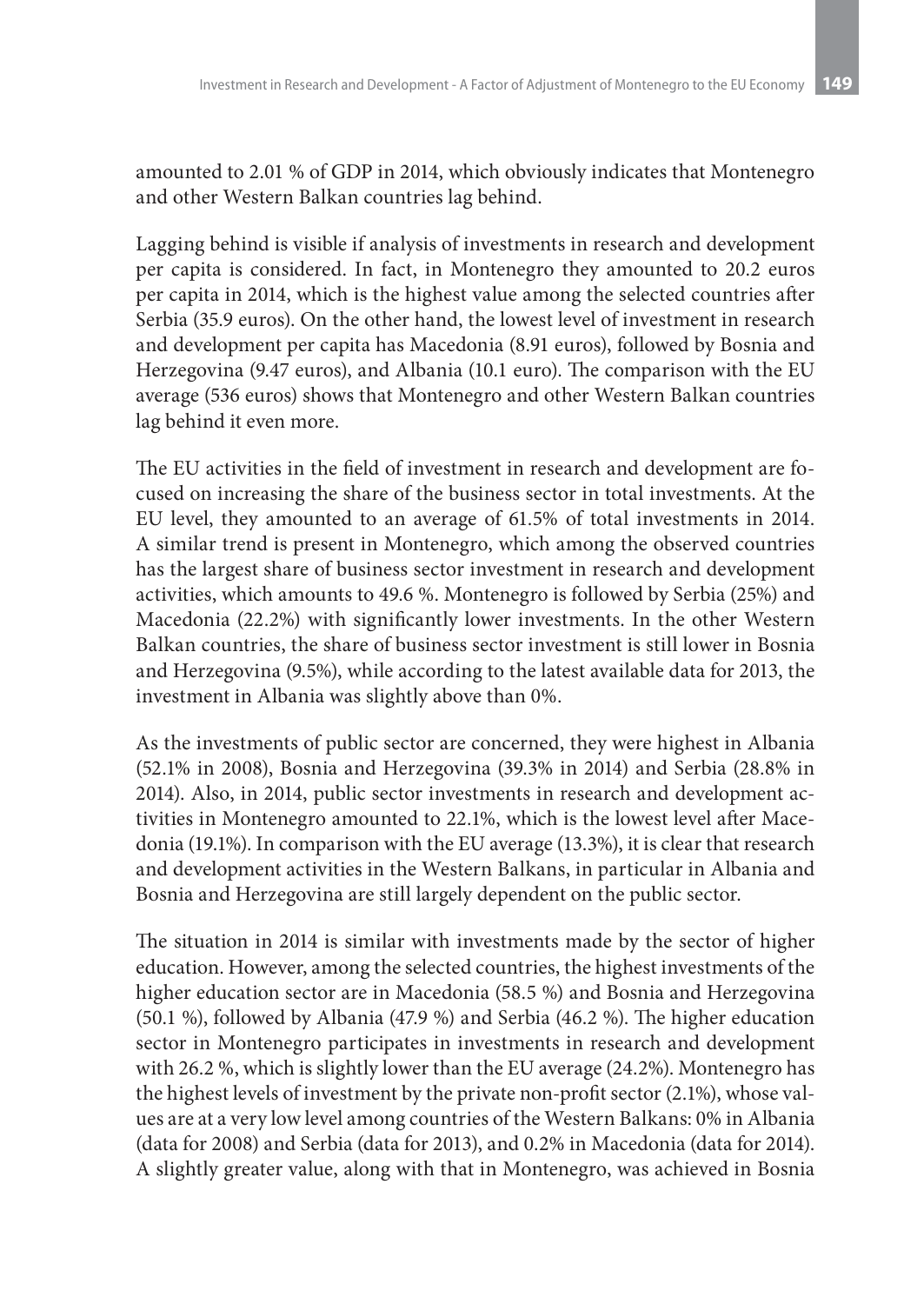and Herzegovina (1.1%). Investment of the private non-profit sector in research and development at the EU level amounted to 1 % in 2014.

| Country<br>/Indicator     | <b>GERD</b><br>$(%$ $(%$ $\mathbf{A})$ $\mathbf{A}$ $\mathbf{B}$ $\mathbf{C}$ $\mathbf{D}$ $\mathbf{P}$ $\mathbf{D}$ $\mathbf{P}$ $\mathbf{D}$ $\mathbf{D}$ $\mathbf{D}$ $\mathbf{D}$ $\mathbf{D}$ $\mathbf{D}$ $\mathbf{D}$ $\mathbf{D}$ $\mathbf{D}$ $\mathbf{D}$ $\mathbf{D}$ $\mathbf{D}$ $\mathbf{D}$ $\mathbf{D}$ $\mathbf{D}$ $\mathbf{D$ | <b>GERD</b><br>per<br>capita | GERD<br><b>BS (%</b><br>GERD) | <b>GERD</b><br>PS (%<br>GERD) |         | <b>HEIS (% PNS (%</b><br>GERD) GERD) | <b>MSBSE</b> | <b>HE</b> | PHD | EPO <sup>3</sup>         | <b>RES</b> | HTI <sub>%</sub> |
|---------------------------|--------------------------------------------------------------------------------------------------------------------------------------------------------------------------------------------------------------------------------------------------------------------------------------------------------------------------------------------------|------------------------------|-------------------------------|-------------------------------|---------|--------------------------------------|--------------|-----------|-----|--------------------------|------------|------------------|
| Albania                   | $0.15*$                                                                                                                                                                                                                                                                                                                                          | 10.1                         | 0*                            | $52.1*$                       | $47.9*$ | $0^*$                                | 80.9         | 22.7      | 0.2 |                          | $157***$   | 0.4              |
| Bosnia and<br>Herzegovina | 0,26                                                                                                                                                                                                                                                                                                                                             | 9.47                         | 9,5                           | 39,3                          | 50.1    | 1.1                                  | 92.4         | 15.7      | 0.3 | 4                        | 216        | 2,2              |
| Serbia                    | 0.77                                                                                                                                                                                                                                                                                                                                             | 35.9                         | 25                            | 28.8                          | 46.2    | $0***$                               | 83.2         | 25.3      | 0.8 | 28                       | 1380       | 2,3              |
| Montenegro                | 0,36                                                                                                                                                                                                                                                                                                                                             | 20,2                         | 49,6                          | 22,1                          | 26,2    | 2,1                                  | 81           | 28        | 0,3 | 0                        | 646        | 2,5              |
| Macedonia                 | $0.44***$                                                                                                                                                                                                                                                                                                                                        | 8.19                         | 22.2                          | 19,1                          | 58,5    | 0.2                                  | 88,2         | 22        | 0,7 | 0                        | 425****    | 2,6              |
| EU                        | 2.01                                                                                                                                                                                                                                                                                                                                             | 536                          | 61,5                          | 13,3                          | 24.2    |                                      | 80.5         | 36.3      | 1.8 | $\overline{\phantom{a}}$ | 3426       | 14,3             |

**Table 2: Indicators of investment in research and development in Montenegro and other Western Balkan countries and the EU in 20143**

\* 2008, \*\* 2007, \*\*\* 2013, \*\*\*\* 2009

Source: authors' calculation based on Eurostat (2),Unesco UNdata and EPO, 2016

In the analysis of the educational structure of Montenegro and other Western Balkan countries, data will be used on the share of young people with completed secondary education, the proportion of the population 30-34 years of age having completed tertiary education and the number of new PhDs per 1000 inhabitants. According to the indicator of the share of young people who have completed at least secondary education, it is clear that all Western Balkan countries achieve greater value than the EU average (80.5%).

The highest values were achieved in Bosnia and Herzegovina (92.4%) and Macedonia (88.2%), followed by Serbia (83.2%) and Montenegro (81%). As far as the share of population at the age 30-34 having completed tertiary education is concerned, among countries of the Western Balkans, Montenegro has the biggest share, which totals 28%, followed by Serbia (25.3%) and Albania (22.7%). In comparison with the EU average in 2014 (36.3%), Montenegro and other Western Balkans lag behind it.

The successfulness of the higher education systems in certain countries can be assessed based on the number of new PhDs per 1000 inhabitants. According to the data provided in Table 2, it is clear that the higher education system in Montenegro 'produces'0.3 new PhDs per 1000 population, which, along with Bosnia and Herzegovina, which is at the same level, and Albania (0.2), is the lowest value among the observed countries. The highest values are realized in Serbia and Mac-

<sup>&</sup>lt;sup>3</sup> Author's calculation based on the EPO data for the period 2005-2014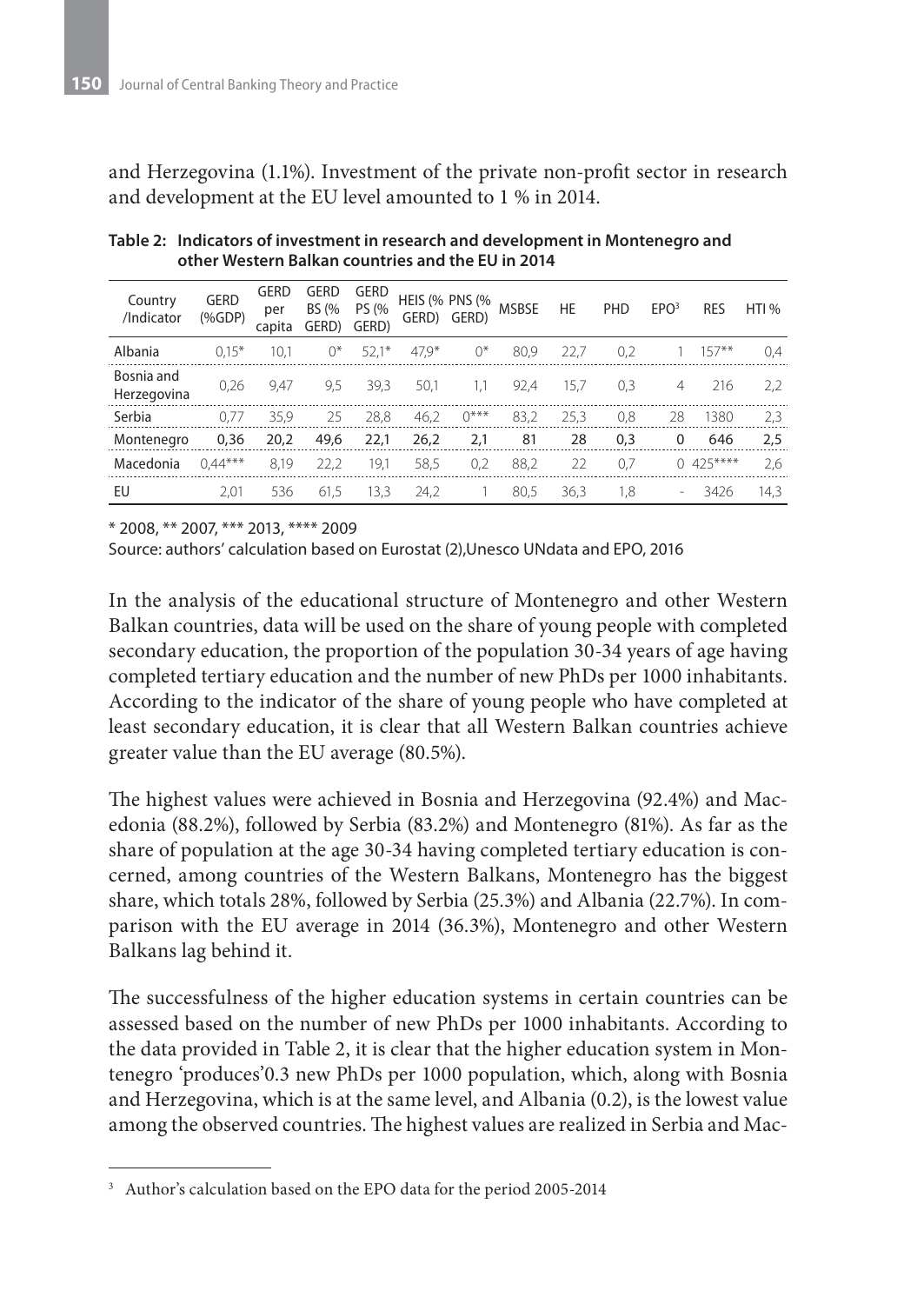edonia, whose higher education systems 'produce' 0.8 and 0.7 new PhDs per 1000 inhabitants, respectively. In comparison with the EU average (1.8) it is noticeable that countries in the Western Balkans lag behind significantly.

The important problem in the Western Balkan countries is the low level of patents granted by the EPO. However, the largest number of patents in the observed countries was granted to applicants from Serbia (28) and from Bosnia and Herzegovina (4). The lowest level of approved patent is realized in Albania whose applicants were granted a only 1 patent only in the observed period, while applicants from Montenegro and Macedonia were not granted a single patent.

The orientation of economy towards the achievement of knowledge economy can be assessed on the basis of the number of researchers per million inhabitants. According to this indicator, after Serbia (1380), Montenegro is also a leader among the selected countries (646). However, in comparison with the EU average (3426), it is obvious that Montenegro and other Western Balkan countries lag behind significantly.

Contemporary economic developments and orientation towards factors of production based on knowledge require reorientation of production and the greater focus on high-tech products. The competitiveness of the European market can be achieved by increasing exports of this type of product. However, high-technology products in Montenegro occupied 2.5% of total exports in 2014. Beside Montenegro, the largest share of high technology products in total exports generated Macedonia (2.6%) and Serbia (2.3%). However, in comparison with the EU average (14.3%), a considerable lagging behind of Western Balkan countries is noticeable when this indicator is concerned.

### **2.3. Measures for improving investments in research and development in Montenegro**

Investment in research and development in Montenegro , as well as in other countries of the Western Balkans and the EU member states has been recognized as one of the crucial factors for achieving economic growth and competitiveness of national economies and the 'necessary' step in the transition to a 'society' of knowledge. The following are recognized as the biggest problems of investment in research and development in Montenegro: a weak link between science, education and economy, and insufficient involvement of small and medium-sized enterprises in scientific research projects because of their orientation to simple production and services. Also, the problem of SMEs arises from poor funding opportunities and bad transfer of research results to the market.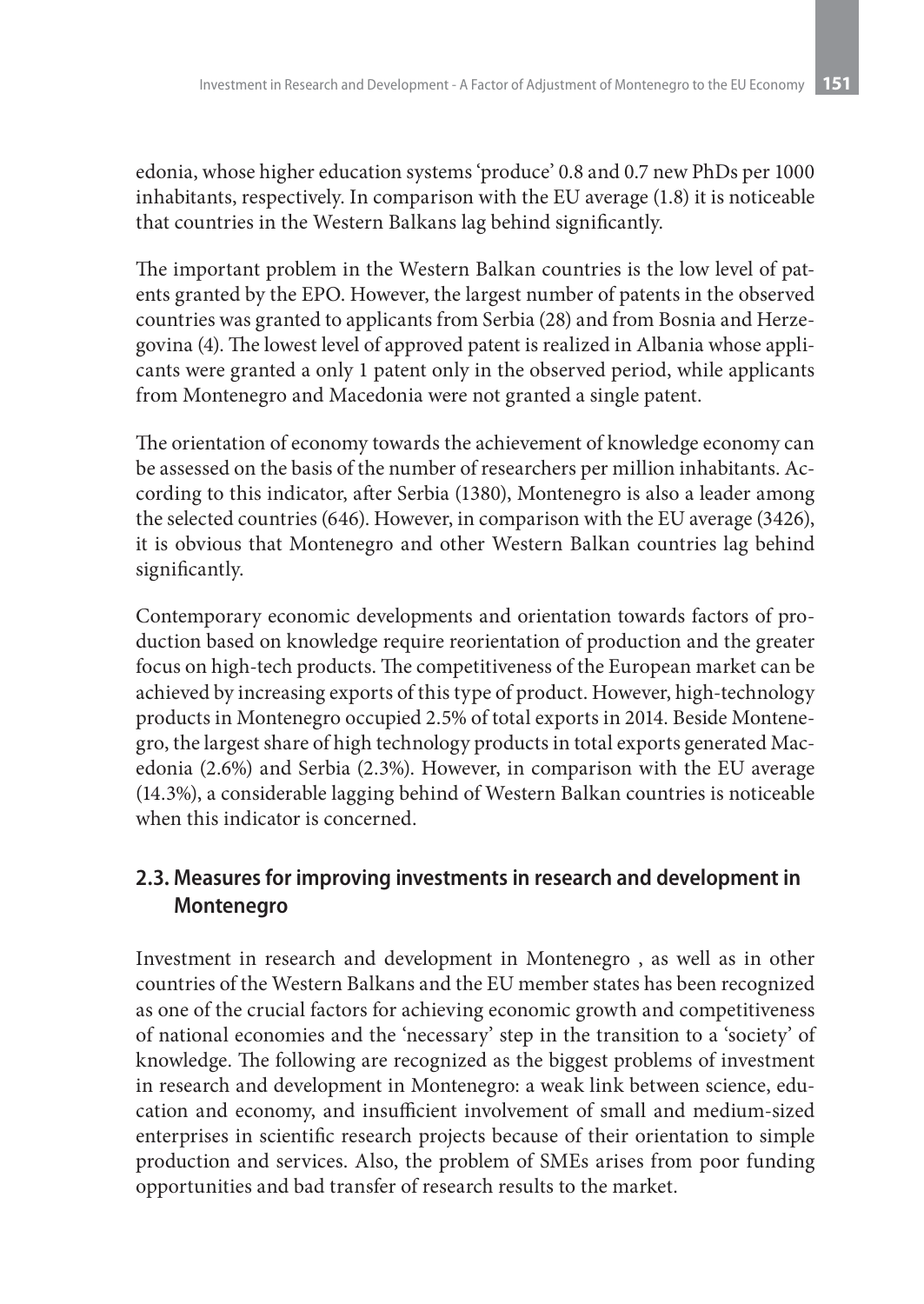Considering the above problems, Strategy for scientific and research activities of Montenegro has been defined, which points out that knowledge-based society needs to recognize the importance of investing in research and development increasingly relying on scientific research institutions. The Strategy points out that the success of science in achieving economic growth in a country can be assessed only by observing its connection with education and the economy (Strategy for scientific-research activity of Montenegro 2008-2016, 2008)

The implementation of the Strategy for scientific and research activities of Montenegro is closely linked to the achievement of other development strategies (Declaration of Montenegro as an ecological state, National Strategy for Sustainable Development of Montenegro, the Spatial Plan of Montenegro, and the National Plan for Integration of Montenegro into the EU) which together form the strategic framework for the development of science and research in Montenegro (Figure 1).





Source: Developed by authors based on the Strategy of scientific and research activities in Montenegro 2008-2016

Declaration of Montenegro as an Ecological State emphasizes research and science as basic prerequisites for achieving sustainable developments well as social,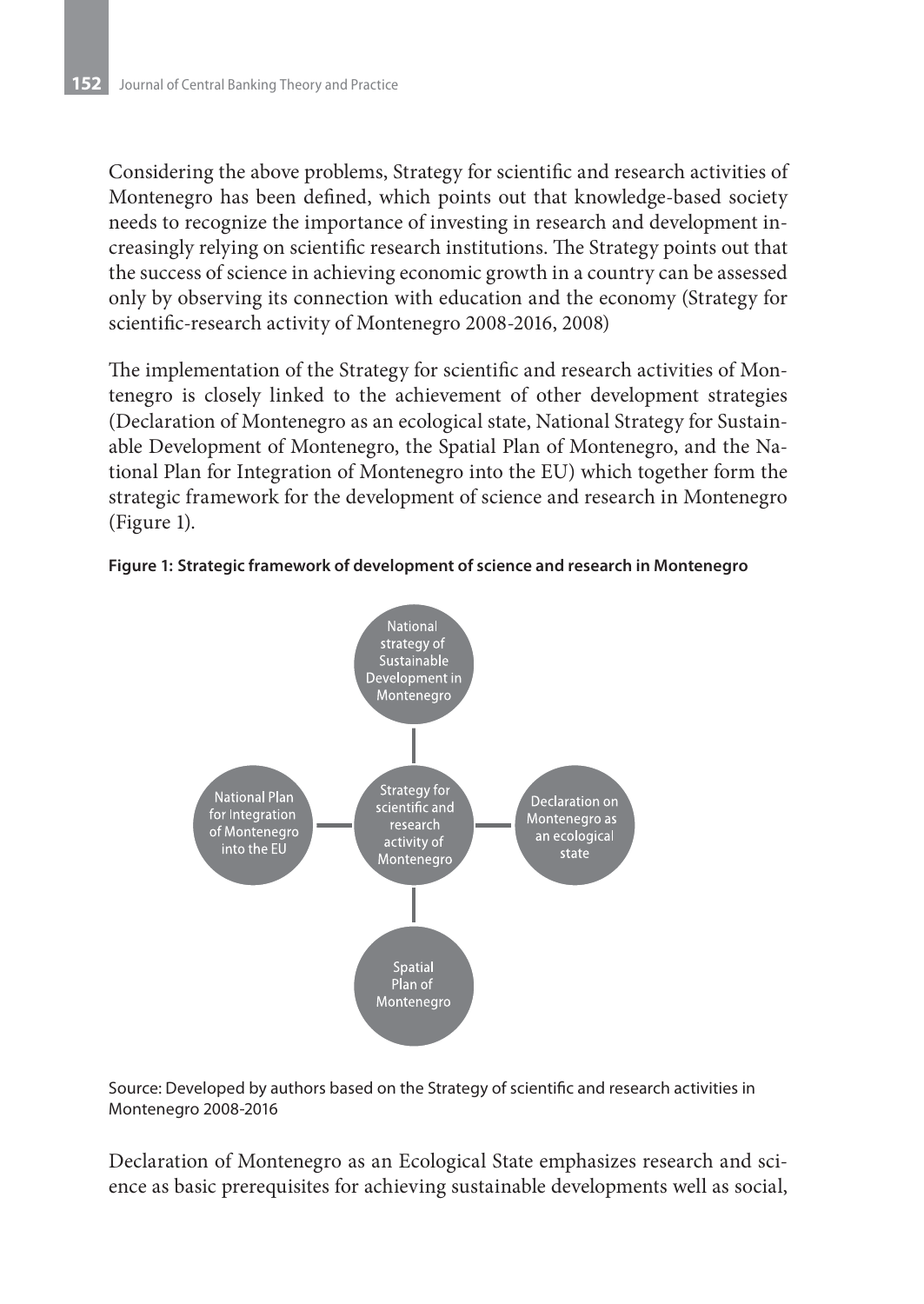economic and cultural development of Montenegro (Government of Montenegro- National Council For Sustainable Development, 2011)

National strategy of sustainable development of Montenegro is stresses the need to accelerate economic growth and the transition to a market economy through stimulating innovation and productivity, boosting entrepreneurship, and preventing 'brain drain'. Also, the strategy emphasizes the integration of environmental policy and economic policy, and mitigates the effects of economic growth on the environment (National strategy of sustainable development of Montenegro, 2007).

The National strategy of sustainable development of Montenegro is followed by the Spatial Plan of Montenegro, which determines the prospects of future development of Montenegro, which are based on knowledge, innovation and entrepreneurship. This strategic document highlights the key role of science in overcoming low levels of economic and social development, restoring economic activity and creating conditions for achieving sustainable development and raising living standards (Spatial plan of Montenegro until 2020, 2008).

The National Program for Integration of Montenegro into the EU was a cornerstone of future development of scientific research activities in Montenegro. The following were identified as the most important short-term priorities: the reform of the statistical system in the field of science and research, encouraging the mobility of researchers and strengthening the connection between the research sector and the economy National program for integration of Montenegro into the EU (NPI) for the period 2008 – 2012, 2008).

The institutional framework for research and development in Montenegro is based on the interaction between the University, the Academy of Sciences and Arts of Montenegro, scientific research institutes, libraries and academic network. The institutional components are characterized by obsoleteprograms, nonsystematic approach, lack of financial resources, and insufficient orientation towards the implementation and further exploitation of scientific research results.

However, programs at all levels of study are inconsistent with the needs of the labour market. Montenegro`s Strategy for the development of science and research defines the key areas of improving the individual components of the institutional system. The internationalization of teaching and research process is specified as a priority in improving activities at the university, primarily through the reorganisation of doctoral studies and the provision of funds to finance scientific activities. Furthermore, the internationalization can be achieved through financing education of scientific staff at prestigious foreign institutions, increasing mobility of researchers and creating 'knowledge networks'.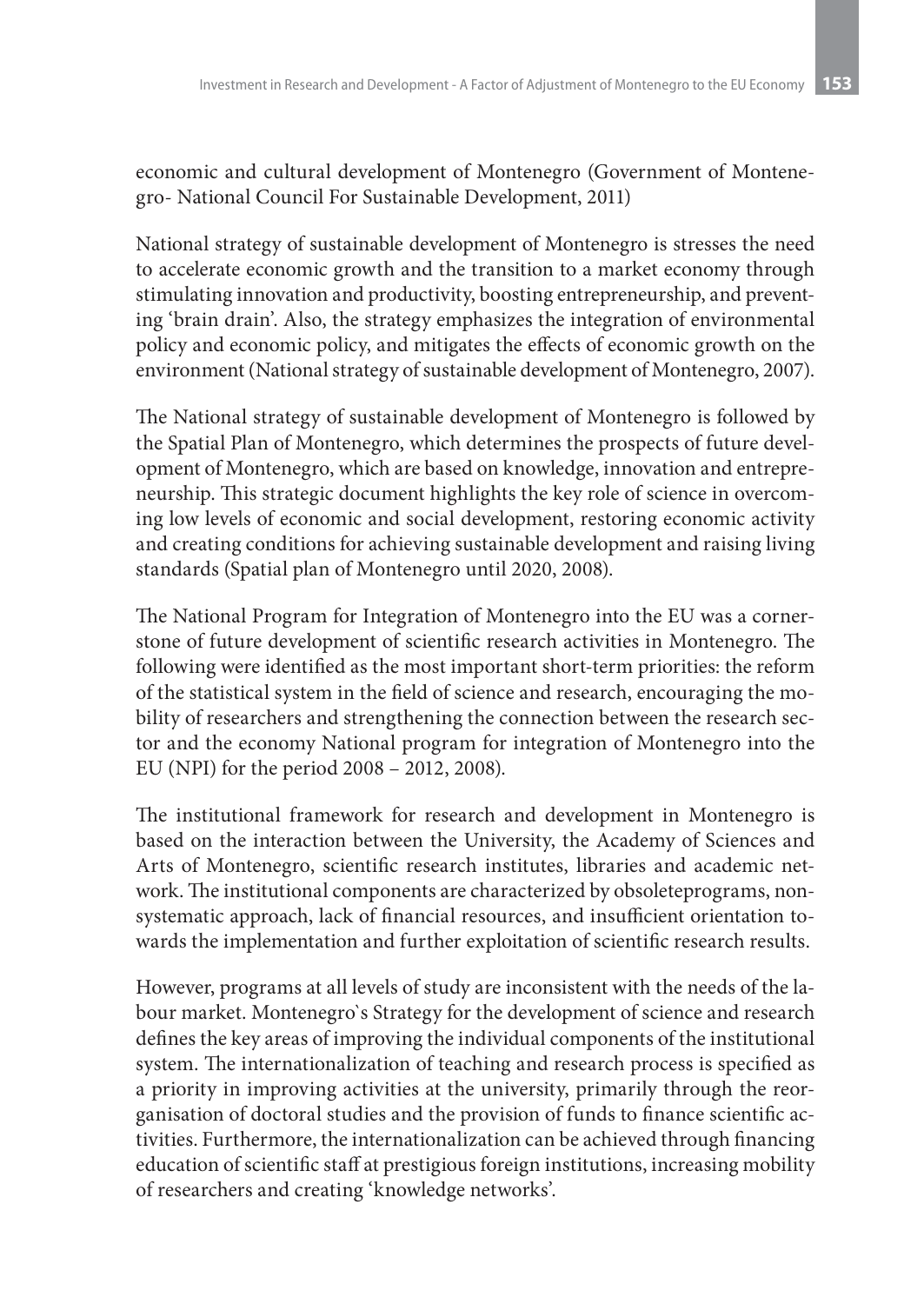The strategy requires the establishment of the Fund for financing scientific research activities, allowing scientists to participate in national and international research projects, facilitate the accreditation of institutions, and provide funds for the mobility of scientific and other personnel. The following are determined as other key items: defining the rules of evaluation and selection of research projects, creation of database of scientific researchers, and further improvement of research infrastructure.

The following key areas of change in the functioning of the National Academy of Sciences and Arts have been identified: intensification of its advisory role, coordination of multidisciplinary projects of national importance and establishment of a special fund to encourage activity of young researchers and rewarding field of science and research. Given the role of the Academy of Science and Arts (CANU) in the dissemination of scientific results, it is necessary to develop a reference library as a centre of scientific and technological information.

In case of scientific research institutes, emphasis is placed on three segments, such as organization, financing, and accreditation. Scientific institutes can operate independently or as part of other institutes, which is mainly conditioned by the market needs. Accreditation has been recognized as the most important priority, i.e. fulfilment of conditions by which institutes would be recognized as scientific research institutions or centres of excellence, thus obtaining the right to use program funds earmarked for scientific research activities.

The system of financing scientific research institutes should be based on a combination of program and project financing, i.e. funds of the ministries and participation and implementation of other scientific research projects. Libraries are one of the most important factors for creation of new values and further development of education and science and research. Reform of the library system requires centralization (connection and availability of materials 'at one place'), access to a larger number of databases, and the provision of financial resources for constant renewal and updating of the library fund.

Analysing the segments stipulated above, it is clear that the strategy of scientific research activities in Montenegro 'has identified the role of investment in research and development as a factor in achieving economic growth and integration of Montenegro into the EU'. In doing so, it is necessary to develop and connect several concepts, i.e. environmental concept, the concept of sustainable development, institutional and market concept. Based on the above, the scheme has been made of objectives and key priorities (Figure 2) of Montenegro in the process of accession to the EU and the transition to a knowledge society.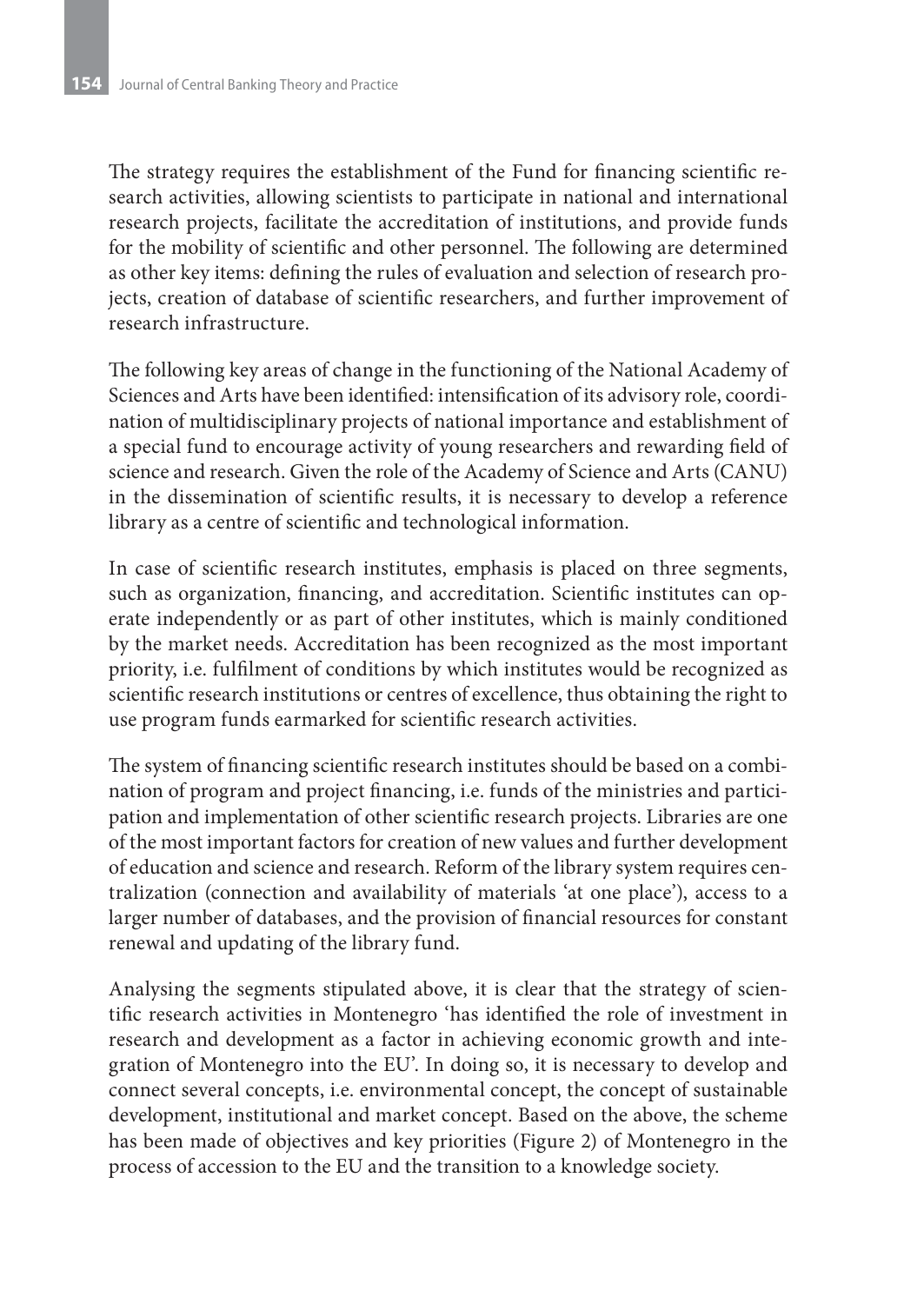

#### **Figure 2: Goals and priorities of Montenegro in the EU accession process**

Source: Developed by authors based on the Strategy of scientific and research activities in Montenegro

Montenegro needs to implement a comprehensive reform of the institutions to be the bearers of education and scientific research activities. In fact, reorganization of these institutions is required, as are the commitment to the best ways of financing (program or project-based), the exercise of excellence, and further education and training of personnel involved. The institutions of science, research and education are the basis on which further development of science and transition towards 'knowledge society' relies.

Modern and Europe-oriented institutions will enable the advancement of science and research, which represent an impulse for the increase in total investment. Increased investment in research and development and a favourable institutional environment will result in the creation of innovations and other forms of 'smart' products, which will improve the competitiveness of companies, and thus the entire economy at the international level.

As previously mentioned, weak links among SMEs and the system of education and scientific activities have been found and their insufficient participation in research projects and the use of research results. SMEs, which represent the 'engine' of economic activity, must be a key factor in the dissemination and use of knowledge and its practical application. International recognition and achievement of relevant scientific research is not possible without ensuring the conditions for increasing the mobility of researchers, linking international institutions and exchanging views and best practices.

Along with national strategies, Montenegro and other Western Balkan countries should focus on the achievement of objectives and priorities of the regional strategies, of which the most important is the Western Balkans Regional R&D Strategy for Innovation.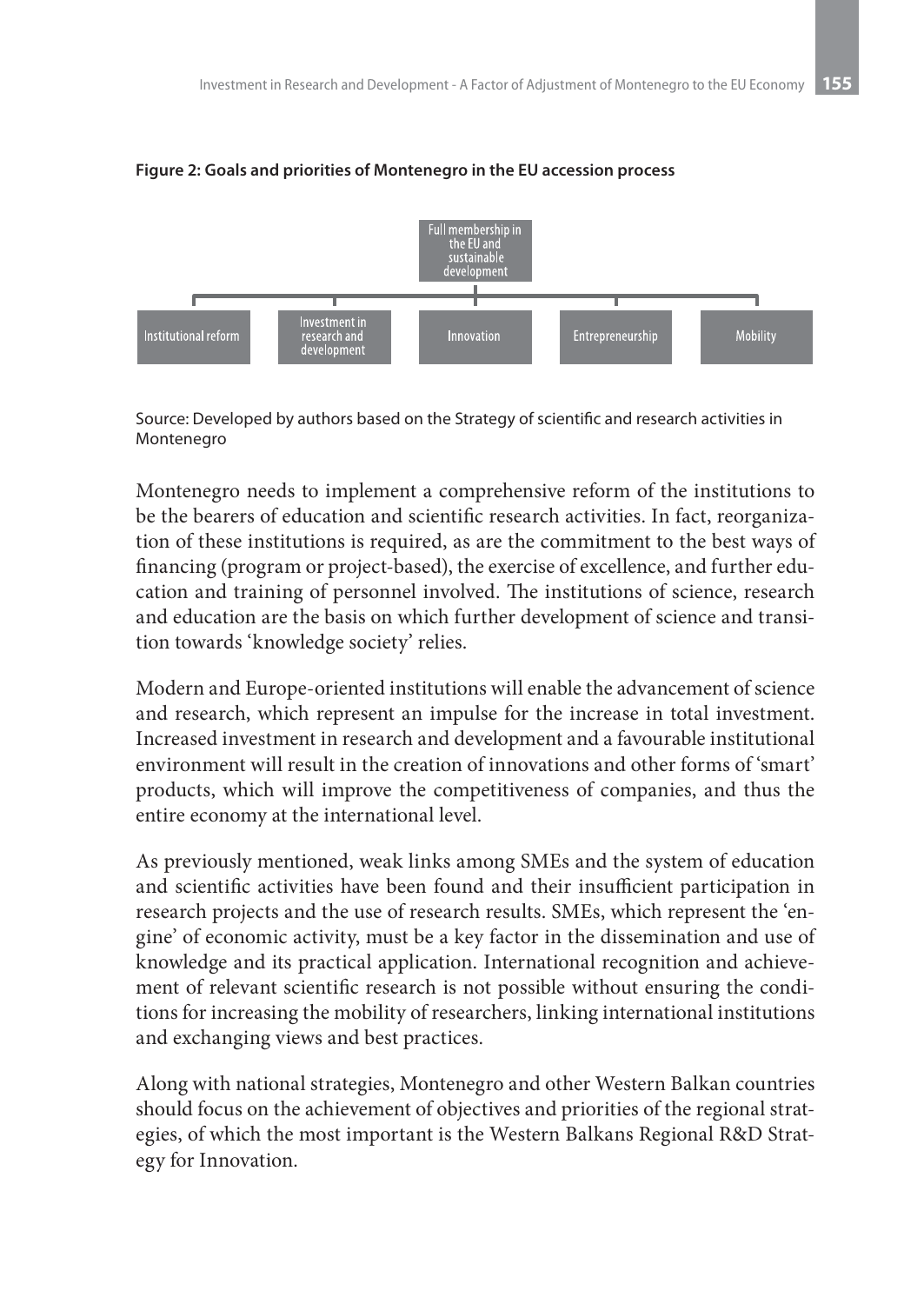The Western Balkans Regional R&D Strategy for Innovation was defined in 2013 in order to create the foundations for reform of policies and institutional reforms, and promote increase in innovation, economic growth and prosperity. Implementation of the Strategy will provide the Western Balkan countries many opportunities for exploitation of human and financial resources, well affect the creation of a political basis for constantly promoting policy reform and strengthening capacity to mobilize external funds to finance research (Western Balkans Regional R&D Strategy for Innovation, 2013).

Regional cooperation among the countries of the region in the field of research and development will result in positive pressure by the environment, making it a 'signpost' for the countries to adapt to the European Research Area (ERA). This Strategy imposes the main goal on the Western Balkans which is the achievement of the level of investment in research and development of 1.5% of GDP by 2020.

Along with the fundamental objective, the Strategy is focused on meeting the four additional goals: improving the science base and research excellence , fostering cooperation and technology transfer between research institutions and industry, creating the conditions for industrial innovation and innovative startups4 and improving innovation management and innovation policies.

In order to achieve the objectives of the Regional Strategy for Innovation in the Western Balkans the Action Plan of regional cooperation has been defined proposing five regional initiatives. It covers all aspects of research and development. Facilitation of the Action Plan will be implemented through financial assistance instrument called WISE (Western Balkans Research and Innovation Strategy Exercise Facility).

Four programs have been proposed within the WISE as follows: the establishment of the Research Excellence Fund which aims to encourage cooperation between local researchers and scientists from abroad as well as the development of young scientists, the development of networks of excellence, technology transfer program aimed at promoting cooperation between the research sector and the business sector, and a program for start-ups.

In addition to the previously mentioned Strategy for scientific and research activities of Montenegro and the Western Balkans Regional Strategy for Innovation, Montenegro and other Western Balkan countries should put great emphasis on

<sup>4</sup> Recently founded companies in the stage of development and market research but with high growth potential yet limited investment in capital, people, and property.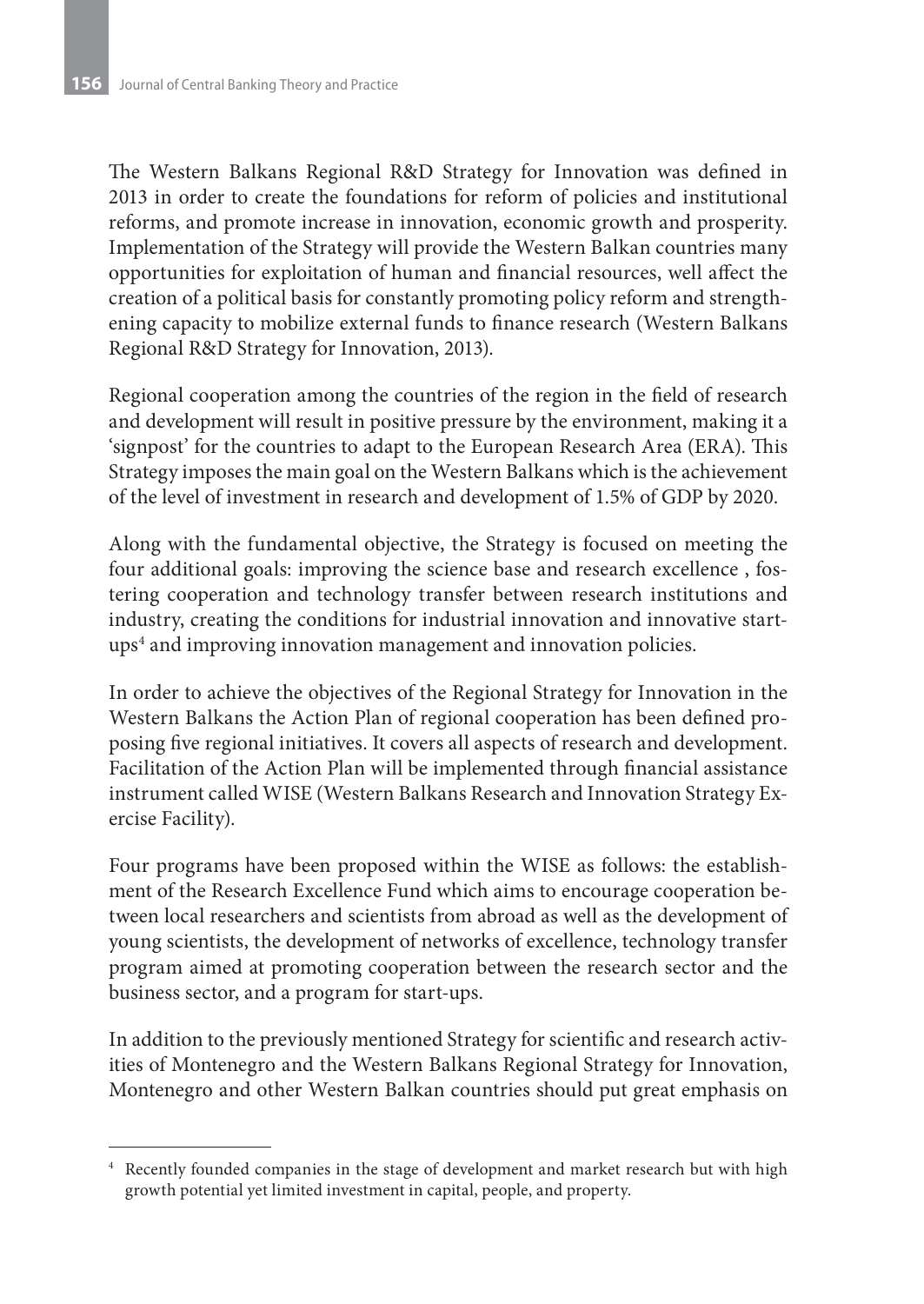the objectives of the Europe 2020 Strategy which fulfilment would have a positive impact on the integration, economic recovery, and preparation of the country for full membership in the EU. The Europe 2020 Strategy, adopted in 2010, is a ten-year strategy which aims "to make Europe the fastest - growing and most competitive economy in the world based on knowledge' until 2020" (EUROPE, 2020, 2010).

The Strategy includes the need to achieve smart, sustainable and inclusive growth. Smart growth includes the development of economic activity based on knowledge and innovation. Sustainable growth endeavours to secure economy that makes efficient use of resources and inclusive growth is focused on the achievement of high rates of employment, which will contribute to social and territorial cohesion (Agency for mobility and EU programmes, 2015).

In close connection with the main priorities, five main objectives of the Strategy have been defined and they focus on the areas of employment, research and development, climate change and sustainable energy, education, and combating poverty and social exclusion (European Commission, 2015).

In the area of employment, the goal is to achieve the employment rate of more than 75% of the population aged 25-64. The aim of research and development involves realization of investment of 3% of GDP for research and development by 2020.

The area of climate changes and energy sustainability is based on the realization of the 20/20/20plan, i.e. reducing greenhouse gas emissions by 20% (or 30% if there are conditions) compared to the 1990 levels, getting 20% of total energy from renewable sources and increasing energy efficiency by 20%. Furthermore, in the field of education, it is envisaged that early school leaving rate would be below 10%, increasing the share of people aged 30- 34 years with completed tertiary education to 40%. The objective of reducing poverty and social exclusion requires reduction of the number of people living in risk of poverty and social exclusion by at least 20 million.

In order to achieve priorities, the EU has defined seven key initiatives. The initiatives necessary to achieve smart growth are as follows: Innovation Union (encouraging investment in research and innovation and strengthening the innovation chain), Encouraging the Young (strengthening education systems and easier transition to labour market) and the Digital Agenda for Europe (the application of ICT and high-speed internet).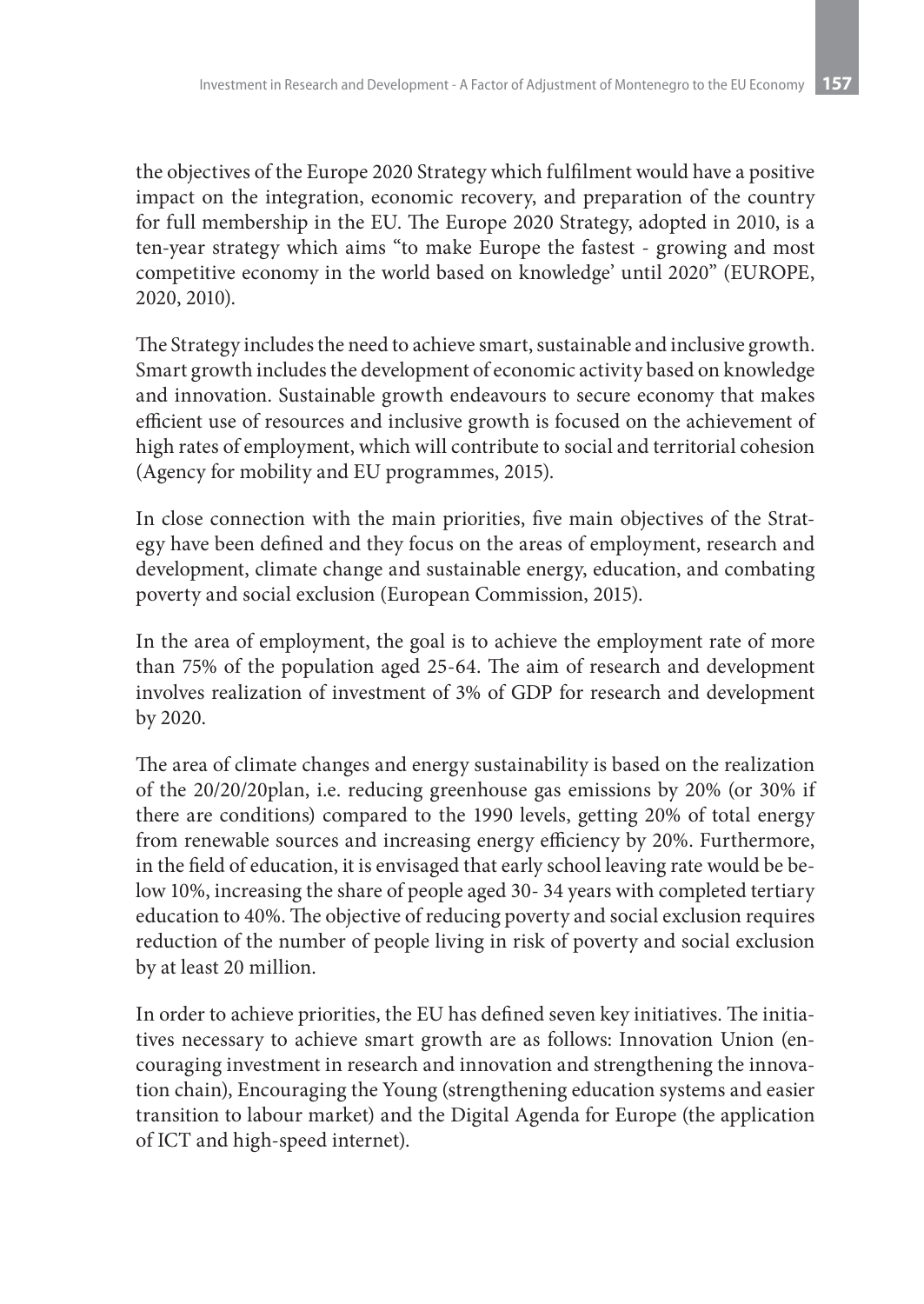In the area of inclusive growth, the Agenda for New Jobs (employment, training and modernization of the labour market) is implemented as is the European Platform Against Poverty (social and territorial cohesion and inclusion), while the priority of sustainable growth is achieved through the Resource Efficient Europe (the fight against climate change and clean and efficient energy) and the Industrial Policy of the Globalization Era (creation of a better business environment and strong foundation of industry by providing higher level of competitiveness) (Agency for mobility and EU programmes, 2015).

Assuming constant increase in investment in research and development in the observed countries, the projection of their movement has been made until 2020 (Table 3). The projection is carried out with the help of exponential smoothing, which is commonly used in time series. Using this method, the forecast for the period is obtained as a weighted average of actual and forecasted values of the time series in period t. The real value of the time series in period is added the weight w (smoothing constant), which takes values between 0 and 1, while the forecast t is added weight. The higher the value of the parameter, the greater the weight that is added to the previous period. (Winters, 1960).

| Year/country | Serbia | Macedonia | B&H  | Montenegro | Albania | EU   |
|--------------|--------|-----------|------|------------|---------|------|
| 2003         | 0,57   | 0,8       | 0,02 | 0,8        | 0,44    | 1,8  |
| 2004         | 0,32   | 1,02      | 0,03 | 1,02       | 0,46    | 1,76 |
| 2005         | 0,43   | 0,92      | 0,03 | 0,92       | 0,48    | 1,76 |
| 2006         | 0,49   | 1,24      | 0,07 | 1,24       | 0,52    | 1,78 |
| 2007         | 0,36   | 1,15      | 0,03 | 1,15       | 0,52    | 1,78 |
| 2008         | 0,38   | 1,21      | 0,14 | 1,21       | 0,61    | 1,85 |
| 2009         | 0,92   | 1,2       | 0,31 | 1,12       | 0,2     | 1,94 |
| 2010         | 0,79   | 0,19      | 0,27 | 1,05       | 0,2     | 1,93 |
| 2011         | 0,77   | 0,41      | 0,29 | 0,41       | 0,2     | 1,97 |
| 2012         | 0,96   | 0,22      | 0,27 | 0,38       | 0,2     | 2,01 |
| 2013         | 0,97   | 0,23      | 0,28 | 0,39       | 0,35    | 2,02 |
| 2014         | 0,98   | 0,24      | 0,29 | 0,4        | 0,5     | 2,03 |
| 2015         | 0,99   | 0,25      | 0,3  | 0,41       | 0,65    | 2,04 |
| 2016         |        | 0,26      | 0,31 | 0,42       | 0,8     | 2,05 |
| 2017         | 1,01   | 0,27      | 0,32 | 0,43       | 0,95    | 2,06 |
| 2018         | 1,02   | 0,28      | 0,33 | 0,44       | 1,1     | 2,07 |
| 2019         | 1,03   | 0,29      | 0,34 | 0,45       | 1,25    | 2,08 |
| 2020         | 1,04   | 0,3       | 0,35 | 0,46       | 1,4     | 2,09 |

**Table 3: Projections of investment in research and development in the Western Balkans and the EU**

Source: authors' calculations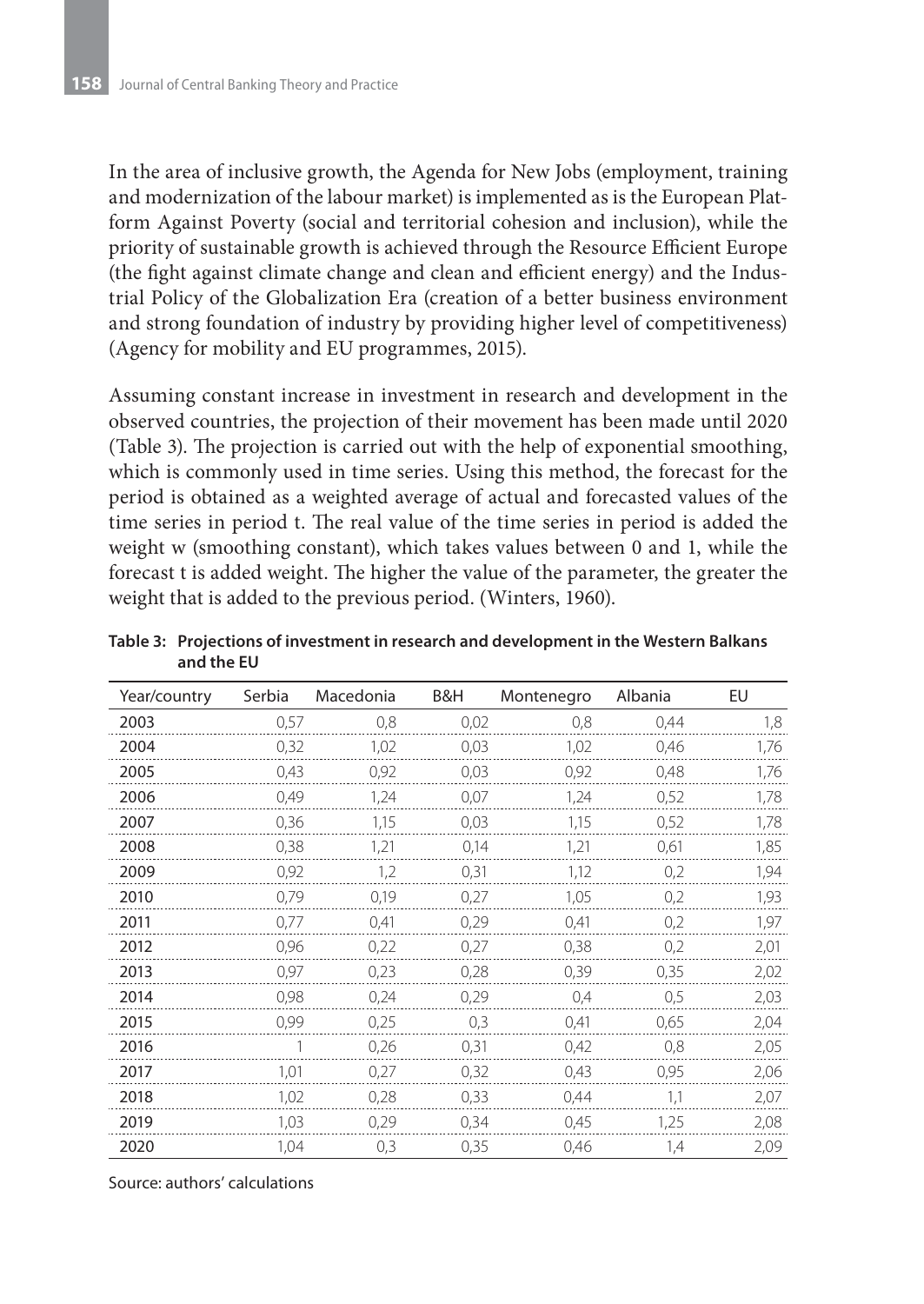According to the data in Table 3, it is obvious that investment in research and development in Montenegro, expressed as a percentage of GDP, will reach a level of 0.46% of GDP in 2020. However, the specified value will still be lower than that prescribed in the Western Balkans Regional R&D Strategy for Innovation and Europe 2020. On the other hand, among countries of the Western Balkans, the largest value is expected in Albania, where investments in research and development by 2020 will reach the level of 1.4% of GDP. Achieving such levels, Albania will be closer to meeting the objectives of regional strategies. On the other hand, it is expected that the average level of 2.09 % of GDP will be reached at the EU level, which Montenegro and other Western Balkan countries will find difficult to achieve.

#### **3. Conclusion**

The analysis of key economic indicators showed that Montenegro achieved the highest level of GDP per capita (5,436 euros in 2014) among the analysed countries of the Western Balkans. However, this value positioned Montenegro only at 25.5% of the EU average, from which it is evident that it considerably lags behind. Furthermore, analysis of the sector structure indicates a high level of the primary sector in GDP (10%). Also, among the observed countries, Montenegro has the lowest level of the secondary sector (17.7%) and the highest level of the tertiary sector (72.3%). A positive economic situation in Montenegro in comparison with other countries of the region is visible from the unemployment rate (18%) and the employment rate of the population aged 30 to 34 years (56.6%). However, in comparison with the EU average (average unemployment rate of 10.2% and the employment rate of population aged 30 to 34 years of 64.9%), it is significantly lagging behind, as do other countries in the region. Among other indicators, it should be noted that Montenegro and other countries in the region have levels of public debt lower than the EU average (59.6% of GDP). Also, as with other countries in the region, Montenegro is import-oriented, which resulted in a deficit of the balance of payments of 15.2% of GDP in 2014, which is the highest level among the observed countries. Montenegro mostly imported refined petroleum and cars, while the export structure was dominated by raw aluminium.

By the analysis of indicators of investment in research and development, a relatively stable position of Montenegro has been noted among countries of the Western Balkans. Namely, in this group of countries, Montenegro achieved one of the highest levels of investment in research and development expressed by a percentage of GDP (0.36%) and per capita (20.2 euros). Also, having analysed the structure of investment in research and development, it is evident that Monte-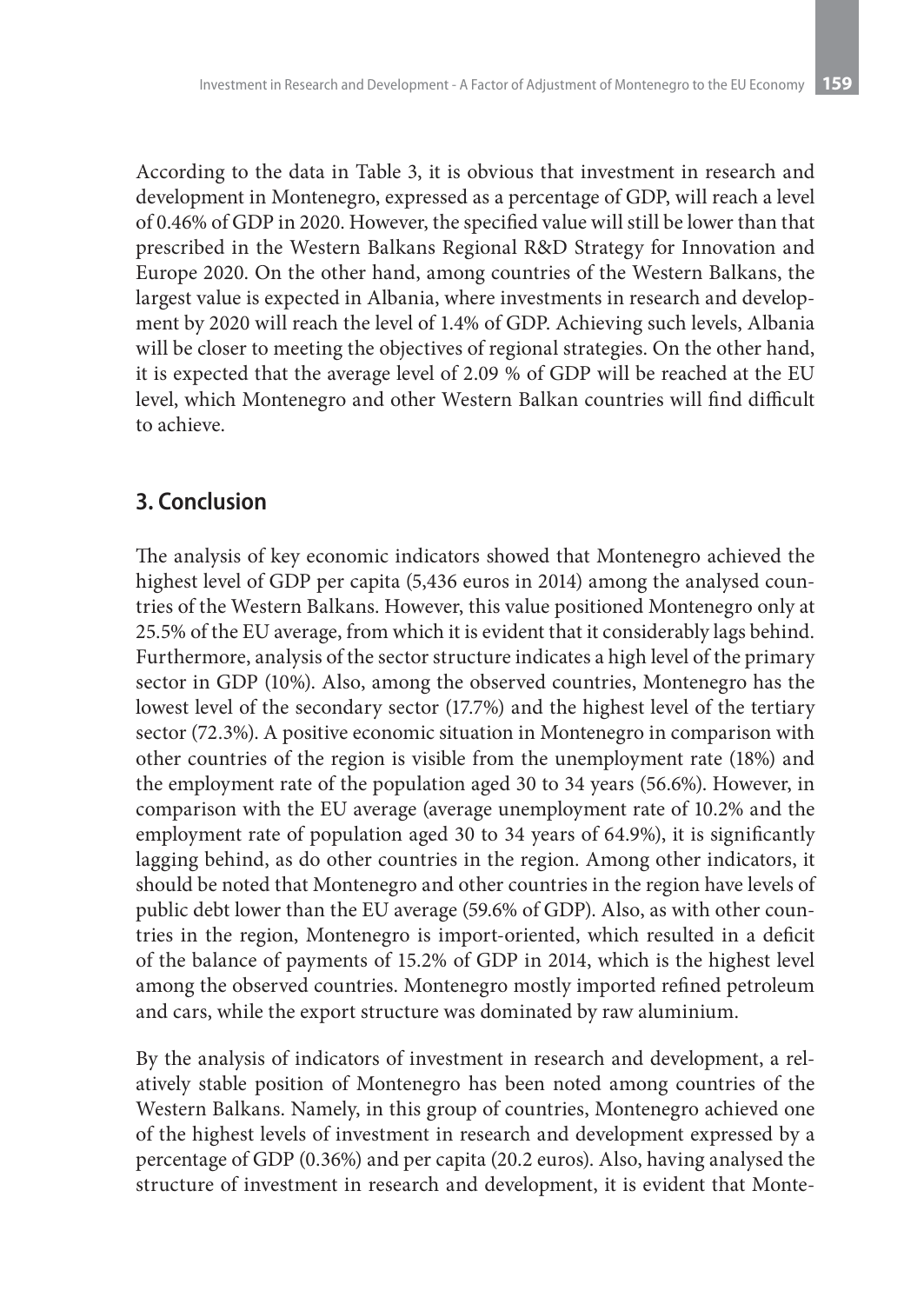negro is oriented towards recommendations and objectives of the EU. However, among the observed countries, Montenegro has the highest level of business sector investment and the lowest levels of investment of the public sector and higher education sector. Like in other countries in the Western Balkans, Montenegro also records a high share of young people who have completed secondary education (81%) and, among the selected countries, the largest proportion of the population aged 30 to 34 years who have completed tertiary education. In general, the indicators of investment in research and development in Montenegro point to its relatively favourable position among countries of the region but also a big lag when compared with the EU average. Improving investment in research and development in Montenegro requires the implementation of measures and objectives prescribed by the national strategy of research. Furthermore, Montenegro tends to meet the objectives of the Western Balkans Regional Innovation Strategy and affirm the necessity of achieving the objectives and priorities of the Europe 2020.

Generally, in the process of accession to the EU and transition towards knowledge society, Montenegro has to create a functional system which will enable a coordinated action of key institutions whose activities will create conditions for increasing investment in research and development, making innovations and their implementation and linking them with SMEs. However, s special emphasis should be put on the mobility of researchers, cooperation of institutions, and the exchange of good practices and relevant scientific research.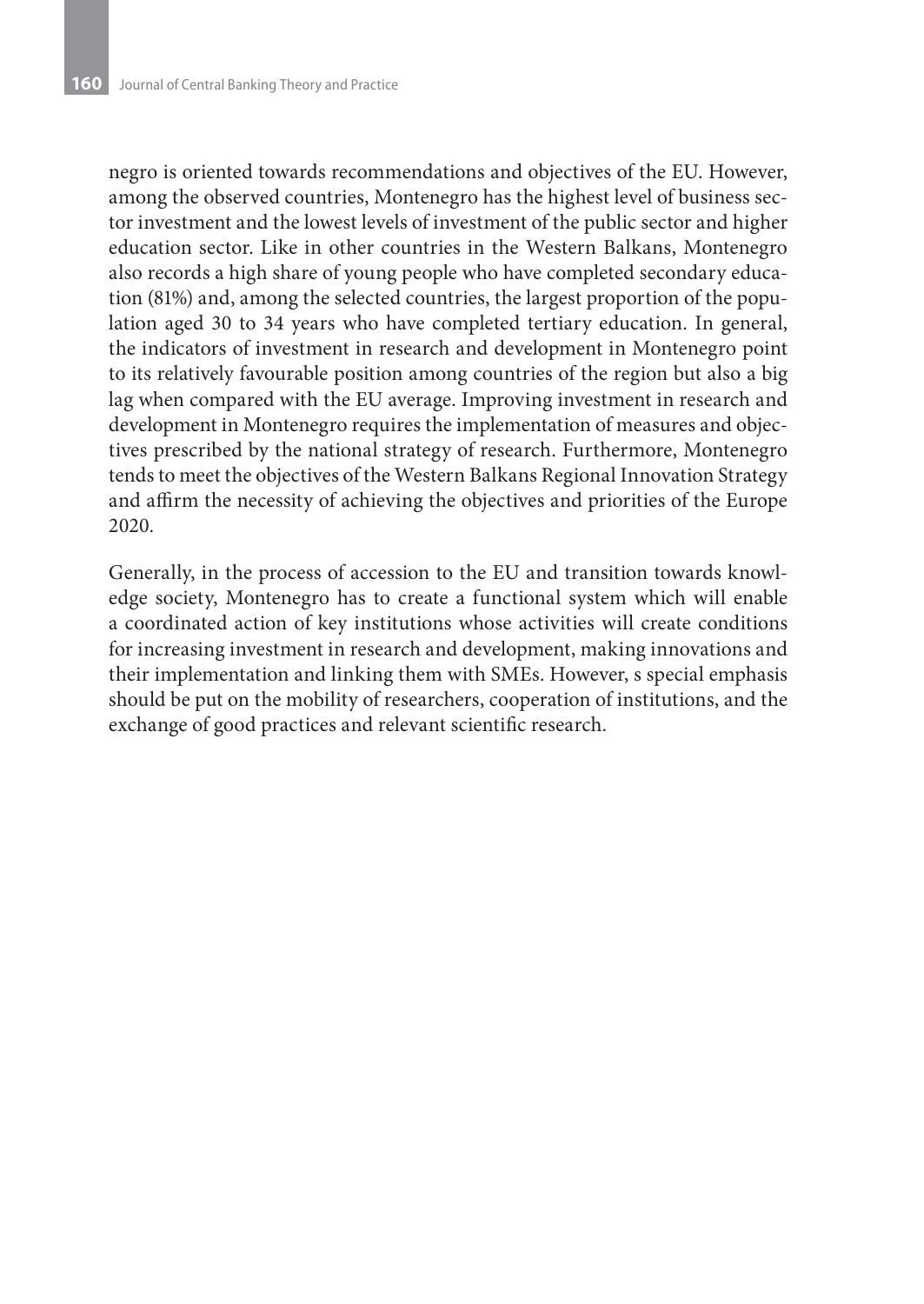## **References**

- 1. Agency for mobility and EU programmes, (2015), available on: http://www. mobilnost.hr/
- 2. Aghion, P., Howitt P. (1992). A Model of Growth through Creative Destruction, Econometrica, 60, (2), 323-351.
- 3. Aghion, P., Bloom, N., Blundell, R., Griffith, R., Howitt, P. (2005). Competition and Innovation: An Inverted-U Relationship, The Quarterly Journal of Economics, 120 (2), 701-728.
- 4. Ahmed, S. (2009). Human Capital and Regional Growth: Α Spatial Econometric Analysis of Pakistan, Thesis, Florence, Italy.
- 5. Armstrong, H, Taylor J. (2000). Regional economics and policy, Oxford, Blackwell
- 6. Bečić, E., Dabić, M. (2008). Analiza ulaganja poslovnog sektora Republike Hrvatske u istraživanje i razvoj, Revija za sociologiju/Sociological Rewiev, 39 (1-2), 69-84.
- 7. Bezić, H., Karanikić, P. (2014). Utjecaj inozemnih izravnih investicija i transfera tehnologije na gospodarski rast Republike Hrvatske, Poslovna izvrsnost/Business Excellence, 8 (1), 27. – 48.
- 8. Bouaissa, M. (2009). Human Capital Theory, Returns to Education and On the Job Learning: Evidence From the Canadian Data, Preliminary and Incomplete Version, CEA, 43rd Annual Conference, University of Toronto, Ontario, May 29-31.
- 9. Cheshire, P, Malecki E. (2005). Growth, development and innovation: a look backward and forward, Papers in Regional Science, 83, 249-267.
- 10. Dabić, M, (2007). Innovation and transfer technology: Croatian experience, Komercijalizacija i društvena primjena znanosti - indijska i hrvatska iskustva, MZOŠ I HIT, Zagreb, Croatia
- 11. Damian, D., Lanubile, F. and Oppenheimer, H.L. (2003). Addressing the Challenges of Software Industry Globalization: The Workshop on Global Software Development, In Proceedings 25th International Conference on Software Engineering, IEEE Computer Society, Los Alamitos, 793-794.
- 12. Easterlin, R. (1981). Why isn't the Whole World Developed?, Journal of Economic History 41, 1.-19.
- 13. European Patent Office, (2016), available on: https://www.epo.org/about-us/ annual-reports-statistics/annual-report/2012/statistics-trends/grantedpatents.html#tab1
- 14. EUROPE 2020, (2010), available on: http://ec.europa.eu/eu2020/pdf/ COMPLET%20EN%20BARROSO%20%20%20007%20-%20Europe%20 2020%20-%20EN%20version.pdf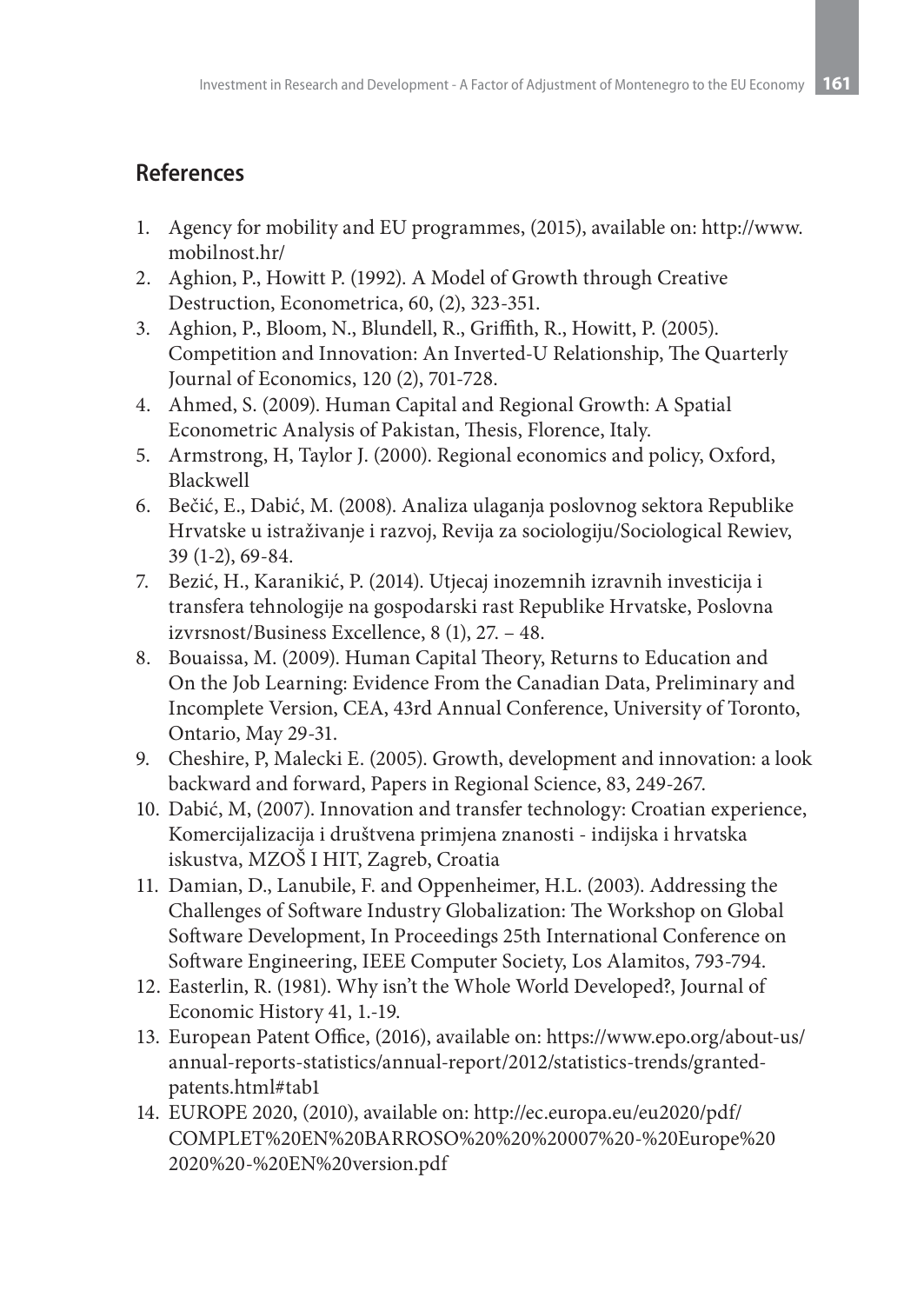- 15. Eurostat (1) (2016), available on: http://ec.europa.eu/eurostat/web/ enlargement-countries/data/database
- 16. Eurostat (2), (2016), available on: http://ec.europa.eu/eurostat/web/sciencetechnology-innovation/data/database
- 17. Fagerberg J., Verspagen B., Caniëls M. (1997). Technology, Growth and Unemployment across European Regions, Regional Studies, Taylor and Francis Journals, 31(5), 457-466.
- 18. Government of Montenegro- National Council For Sustainable Development, (2011), available on: http://www.mrt.gov.me/ ResourceManager/FileDownload.aspx?rid=138043&rType=2&file=Anali za\_MNE,%20final.pdf
- 19. Grossman G.M., Helpman E. (1991). Innovation and Growth in the Global Economy, MIT Press, Cambridge
- 20. Guellec, D., van Pottelsberghe; B. (2003). The impact of public R&D expenditure on business R&D, Economics of innovation and new technology, Taylor & Francis Group,12 (3), 225-243.
- 21. Karaman Aksentijević, N., Ježić, Z. (2009). Human Resources development and research capacity and their impact on economic growth, Zbornik radova Ekonomskog fakulteta u Rijeci, časopis za ekonomsku teoriju i praksu - Proceedings of Rijeka Faculty of Economics, Journal of Economics and Business, 27 (2), 263-291.
- 22. Kandžija, V.; Cvečić, I. (2010). Ekonomika i politika Europske unije, Ekonomski fakultet Sveučilišta u Rijeci/ University of Rijeka, Faculty of Economics Rijeka, Rijeka, Croatia
- 23. Kandžija, V. (2014). Absorption capacity of EU pre-accession instruments in the Western Balkan countries, CEMAFI International, Nice, France
- 24. Krstić, B., Džunić, M. (2014). Analysis of the Western Balkan countries` competitiveness determinants using the KEI methodology, Ecoforum Journal, 3(2), 69-76.
- 25. Lucas R. E. (1988). On the mechanics of economic development, Journal of Monetary Economics, 22, 3-42.
- 26. Mincer, J. (1974). Schooling, Experience and Earnings, NBER Press, New York, SAD
- 27. National program for integration of Montenegro into the EU (NPI) for the period 2008 – 2012, (2008), available on: https://www.google.hr/url?sa=t&r ct=j&q=&esrc=s&source=web&cd=1&cad=rja&uact=8&ved=0ahUKEwi4 ttm9psjOAhVIkywKHTAKAScQFggZMAA&url=http%3A%2F%2Fwww. esiweb.org%2Fpdf%2Fmontengro\_National%2520Program%2520for%252 0Integration%25202008%25202012.pdf&usg=AFQjCNGpd9c8006SFZNJyowYeYgB0xmrw&sig2=kWMtP9N0J4MItm2\_ LAh20A&bvm=bv.129759880,d.bGg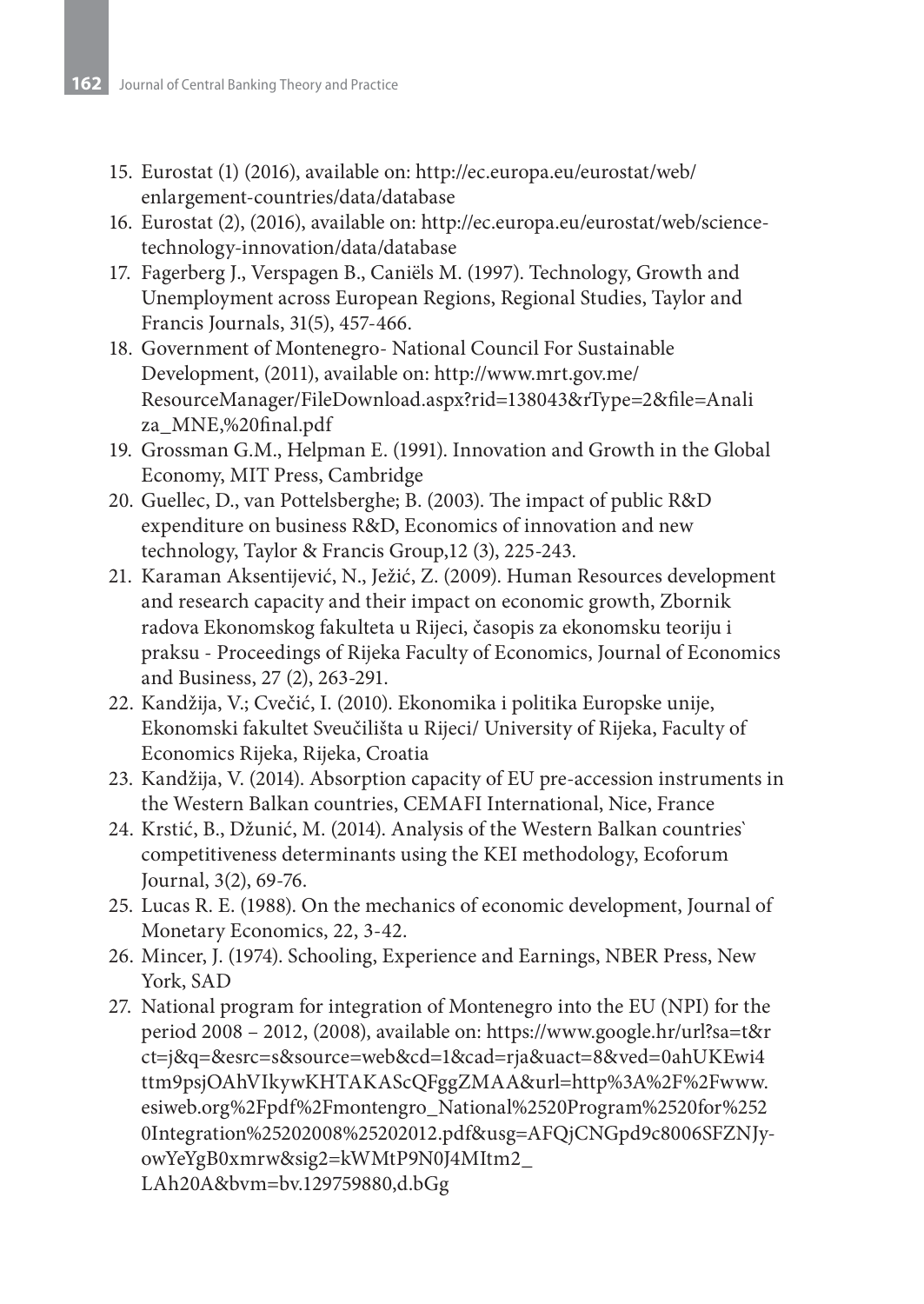- 28. National strategy of sustainable development of Montenegro (2007), available on: http://www.kor.gov.me/files/1207655097.pdf
- 29. Puljiz, J. (2009). Čimbenici regionalnog razvoja i regionalnih nejednakosti u Republici Hrvatskoj, Sveučilište u Splitu, Ekonomski fakultet Split, doctoral thesis
- 30. Romer, P.M. (1986). Increasing Returns and Long-Run Growth.J.P.E. 94 (1986), 1002-37.
- 31. Romer, P.M. (1990). Endogenous technological change, Journal of Political Economy, 98, 71-102.
- 32. Pereira, J., and Aubyn M., St (2009). What Level of Education Matters Most For Growth? Evidence From Portugal", Economics of Education Review, 28(1), 67--73.
- 33. Prodanović, S., Petković, D., Bašić, H. (2013). Istraživanje inovacionog potencijala BiH s aspekta upravljanja i odlučivanja o RDI aktivnostima, 8. Naučno-stručni skup sa međunarodnim učešćem "KVALITET 2013", Neum, B&H, 06. – 08. juni 2013.
- 34. Solaki, M. (2013). Relationship Between Education and GDP Growth: A Bivariate Causality Analysis for Greece. International Journal of Economic Practices and Theories, 3(2), 133-139.
- 35. Spatial plan of Montenegro until 2020, (2008), available on: http://www. mek.gov.me/files/1216637502.pdf
- 36. Stevens, P., Weale, M. (2003). "Education and economic growth", National Institute of Economic and Social Research, London, Great Britain
- 37. Solow, R.M. (1956). A contribution to the theory of economic growth, Quarterly Journal of Economics", 70, 65-94.
- 38. Strategy for scientific-research activity of Montenegro 2008-2016 (2008), available on: http://www.herdata.org/public/Strategy\_for\_Scientific\_ Research\_Activities\_2008-2016.pdf and http://www.mpin.gov.me/ files/1226331060.pdf
- 39. Švarc, J. (2014). A Triple Helih systems approach to strengthening innovation potential of the Western Balkan countries, International journal of transitions and Innovation system, 3(2), 169-188
- 40. The Observatory of Economic Complexity, 2016, available on: http://atlas. media.mit.edu/en/profile/country/mne/
- 41. Unesco , (2016), available on: http://data.uis.unesco.org/?queryid=74
- 42. Undata, (2016), available on: http://data.un.org/Data. aspx?d=UNESCO&f=series%3AST\_SCGERDGDP
- 43. Western Balkans Regional R&D Strategy for Innovation (2013), available on: http://www.worldbank.org/content/dam/Worldbank/document/eca/ Western-Balkans-R%26D-Strategy-Innovation.pdf